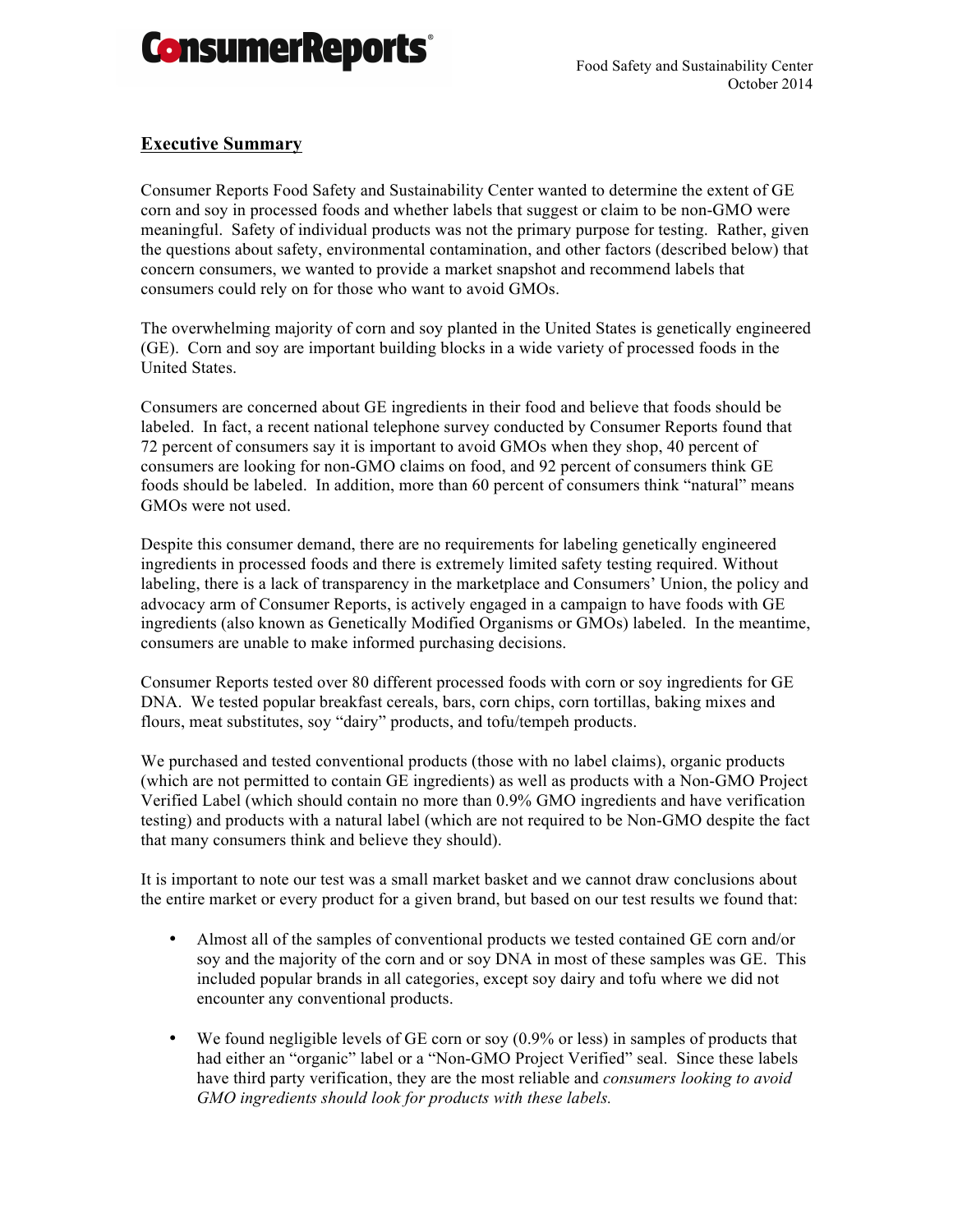- The majority of samples of products that came from a manufacturer that made a "no-GMO" claim that was not certified by an independent third party also contained minimal amounts of GE corn or soy (0.9% or less).
- Virtually all samples of products with a natural label (in the absence of an organic or non-GMO claim) had comparable levels of GE corn or soy as their conventional (or unlabeled) counterparts. According to a recent national poll conducted by Consumer Reports *the majority of Americans expect products with a natural label to not contain GMO ingredients*. *Consumers who want to avoid GE ingredients should not rely on products labeled "natural" to avoid GMOs. This label is highly confusing and generally misleading for consumers and Consumer Reports is asking the government to ban its use on food.*
- Samples of soy based infant formulas, like other products we tested, contained mostly GMO soy unless they carried the organic and Non-GMO label, in which case GMO content was minimal. *Consumers looking for soy formula without GMO ingredients should look for USDA Organic or Non-GMO Project Verified seals.*

### **What labels tell us about GE ingredients in food and how consumers can make meaningful choices.**

**In order of trust from least to most and how meaningful with regard to GMOs**

### **NATURAL – not meaningful**

While many consumers believe that the Natural label on a product means that it contains no GE ingredients, this label actually has no meaningful definition for processed foods and is not verified. The FDA does not have any formal definition for the use of the word "natural" on processed food products but states "The agency has not objected to the use of the term [natural] if the food does not contain added color, artificial flavors, or synthetic substances" (43). However, the Consumer Reports Food Safety and Sustainability Center does not believe that even this is adequately enforced. According to a recent nationally representative phone survey conducted by the Consumer Reports National Research Center 64% of American adults believe that a natural label indicates a processed food product contains No-GMOs (47). There have also been several lawsuits filed and settlements made for the use of GMOs in foods labeled as "natural" (48).

### **GENERAL NO-GMO CLAIMS – somewhat meaningful**

Consumers may encounter products that make an uncertified Non-GMO claim. These general claims are made by the manufacturer and there are no required standards or required independent third-party verification. There is no threshold the manufacturer must meet for GE content and there is no required testing.

### **ORGANIC – meaningful**

The USDA Organic seal is permitted on products that follow USDA guidelines and are verified by third-party certifiers. The organic program does not permit the use of GE crops and documents lack of use through process inspection, but regular verification testing of GE content is not required (40,41).

#### **NON-GMO PROJECT VERIFIED – highly meaningful**

The Non-GMO Project is an independent third party that certifies products contain no more than 0.9% GMOs as Non-GMO Project Verified. In order to use this seal, the certification must be validated by tracing ingredient sourcing and genetic testing when applicable (42).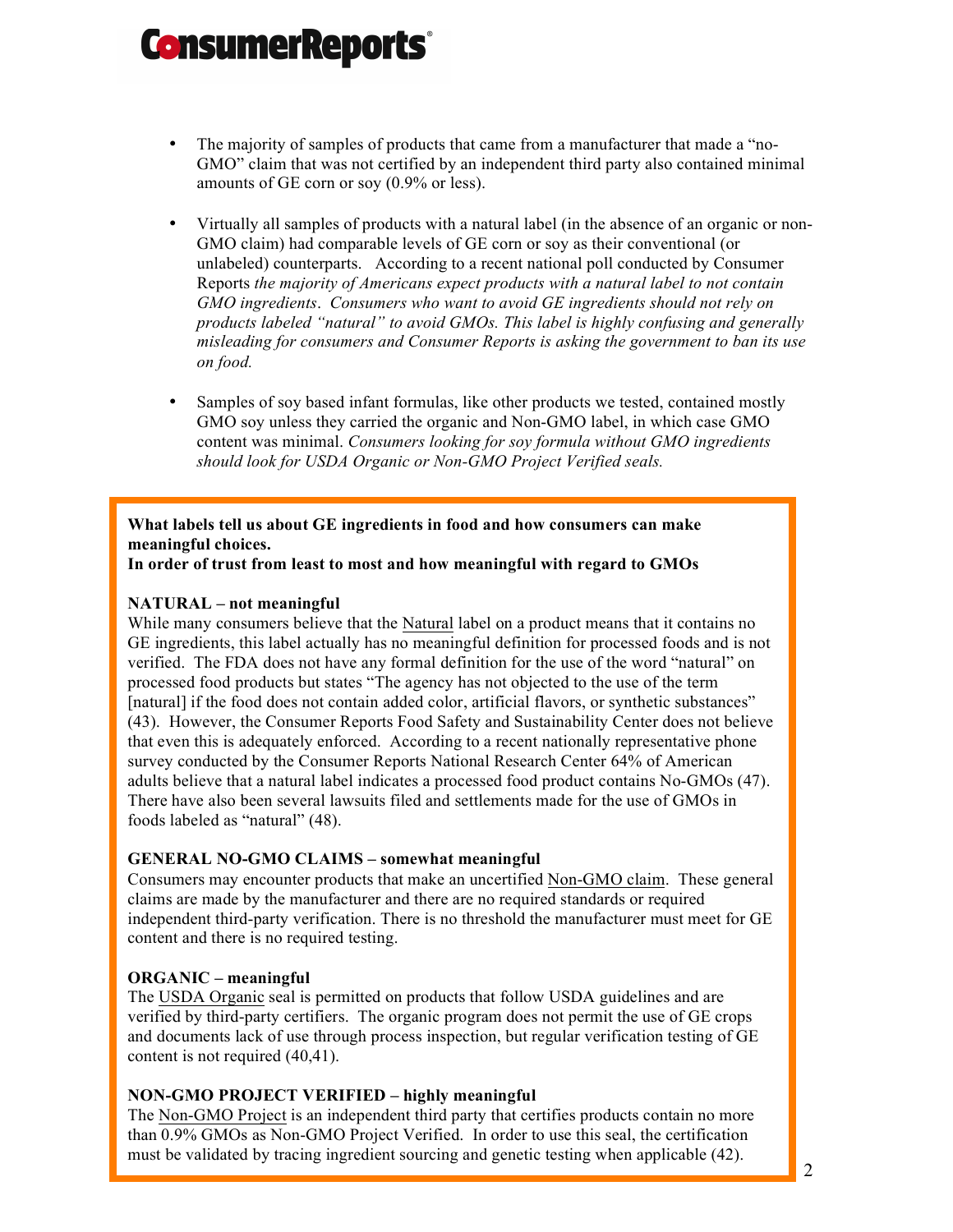

# **Introduction**

CR Food Safety and Sustainability Center tested over 80 products with either corn or soy ingredients to determine the extent of Genetically Engineered (GE) corn and soy in processed foods and whether labels that suggest or claim to be non-GMO were meaningful.

According to a telephone survey of 1,004 adults conducted in May 2014 by the Consumer Reports National Research Center, GE ingredients in food are a major concern of consumers when they shop for food. In fact, 72% of consumers say it is important to avoid GMOs when they shop, 40% of consumers say they look for non-GMO claims on food, and 92% of consumers think GE foods should be labeled (47).

While some consumers may be concerned about GE ingredients for safety reasons, the safety of individual products was not the primary purpose of our study. Rather, given the questions about safety, environmental contamination, and other factors (described below) that concern consumers, we wanted to provide a market snapshot and recommend labels that consumers could rely on if they choose to avoid GMOs.

In the Common Question and Answer Section below we discuss all of the background issues relevant to GE safety, technology, and use.

#### **Common Questions and Answers**

# **What's the difference between GMOs (Genetically Modified Organisms) and GM (Genetically Modified) and GE (Genetically Engineered) crops?**

Nothing really, these terms are used relatively interchangeably in the vernacular.

### **What are GMOs?**

According to the World Health Organization, GMO's are plants or animals (in this report we will only talk about plants) whose genetic material has been altered in a way that does not occur naturally (1). This alteration occurs in a laboratory and usually involves inserting genes from other organisms into the plant (i.e. a gene from a bacteria into corn). This is done in order to introduce the characteristics of one organism into another. For example, modified genes from the bacterium *Bacillus thuringiensis* (BT), which produce a natural insecticide, are spliced into corn so that the corn plant also produces this insecticide and thus resists insect pests (2).

### **What is Genetic Engineering (GE) and how does it work in plants?**

GE involves altering a plant (or animal's) genetic material (DNA and RNA). All plants and animals contain DNA. DNA is basically a long series of codes, a small number of which contain information about how to make proteins (structural genes) while other codes can be thought of as regulatory codes. A genetic construct, (genetic material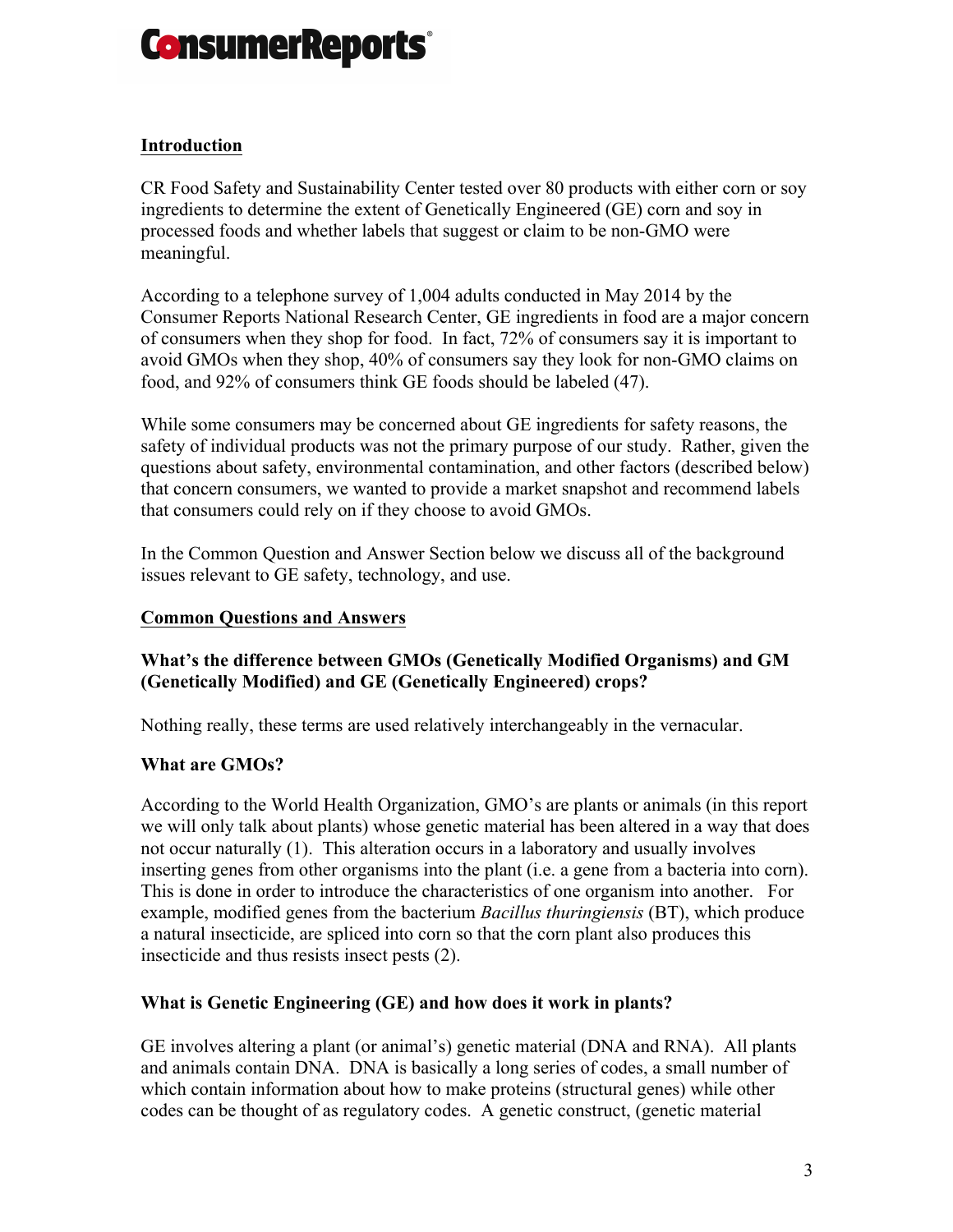

intended to be transferred via genetic engineering), is a unit of codes that contains the regulatory information (including "on/volume" and "off" switches), the sequence necessary to manufacture the protein, and marker sequences (necessary to detect which cells have been successfully genetically engineered). The main component of the "on/volume" switch is called the promoter sequence and the "off switch", the terminator sequence. These sequences are important for the manufacture of the protein (this process is called translation). In some cases genes may be engineered not to produce proteins, but to produce RNA sequences that can effect genetic expression and other cellular functions.

When plants are genetically engineered, genetic elements from other organisms (or sometimes the same organism) are modified and then inserted into the plant DNA. These genetic elements will include "on/volume" switch codes (promoter), sequences that code for proteins (like the BT insecticide), the "off" switch sequences (terminator) and a sequence for a marker protein. Scientists first assemble the genetic elements they want to insert. The genes are then randomly inserted into the plant's DNA via one of two mechanisms: biolistics (use of gene gun) or use of a bacterial shuttle (e.g. *Agrobacterium tumafasciens* Ti plasmid). With either of these two methods, scientists do not have much control over where the inserted genes land, so they often end up in the wrong place, which can lead to a range of unintended effects, a phenomenon known as "insertional mutagenesis" (3). The process can take many trials before scientists can find a plant that actually has the desired characteristics/agronomic traits they were trying to introduce. Since scientists cannot easily distinguish between cells that have taken up the new genetic constructs and express the desired protein from those cells that have not, they usually add marker sequences in the new gene. These marker sequences help scientists to determine if the gene has been incorporated into the DNA and is being expressed (e.g. producing the desired protein product, like the Bt insecticide for example). Often the marker sequences used are antibiotic resistance genes or herbicide tolerant genes, this allows scientists to determine which cells were transformed, because they will be the ones that survive in the presence of an antibiotic or an herbicide. A GE plant may have a number of copies of promoter sequences as well as multiple different genetic sequences that express traits (stacked traits-discussed later). The coding sequences that make up these genes can be used to detect the presence of GE material in plants and food.

### **In Genetic Engineering what does "event" mean?**

Each successful insertion of a genetic construct in a single plant or animal cell is called an event. Thus, the same genetic construct being inserted in the same genetic background can lead to multiple events depending on where, and how many copies of, the genetic construct is inserted (4).

### **What types of genes are engineered in GE crops?**

The vast majority of commercialized GE crops have been engineered to be either herbicide tolerant (to glufosinate and/or glyphosate herbicides, i.e. RoundUp), or to manufacture their own pesticide (e.g. Bt toxin) (5). Indeed, the herbicide-tolerant (HT)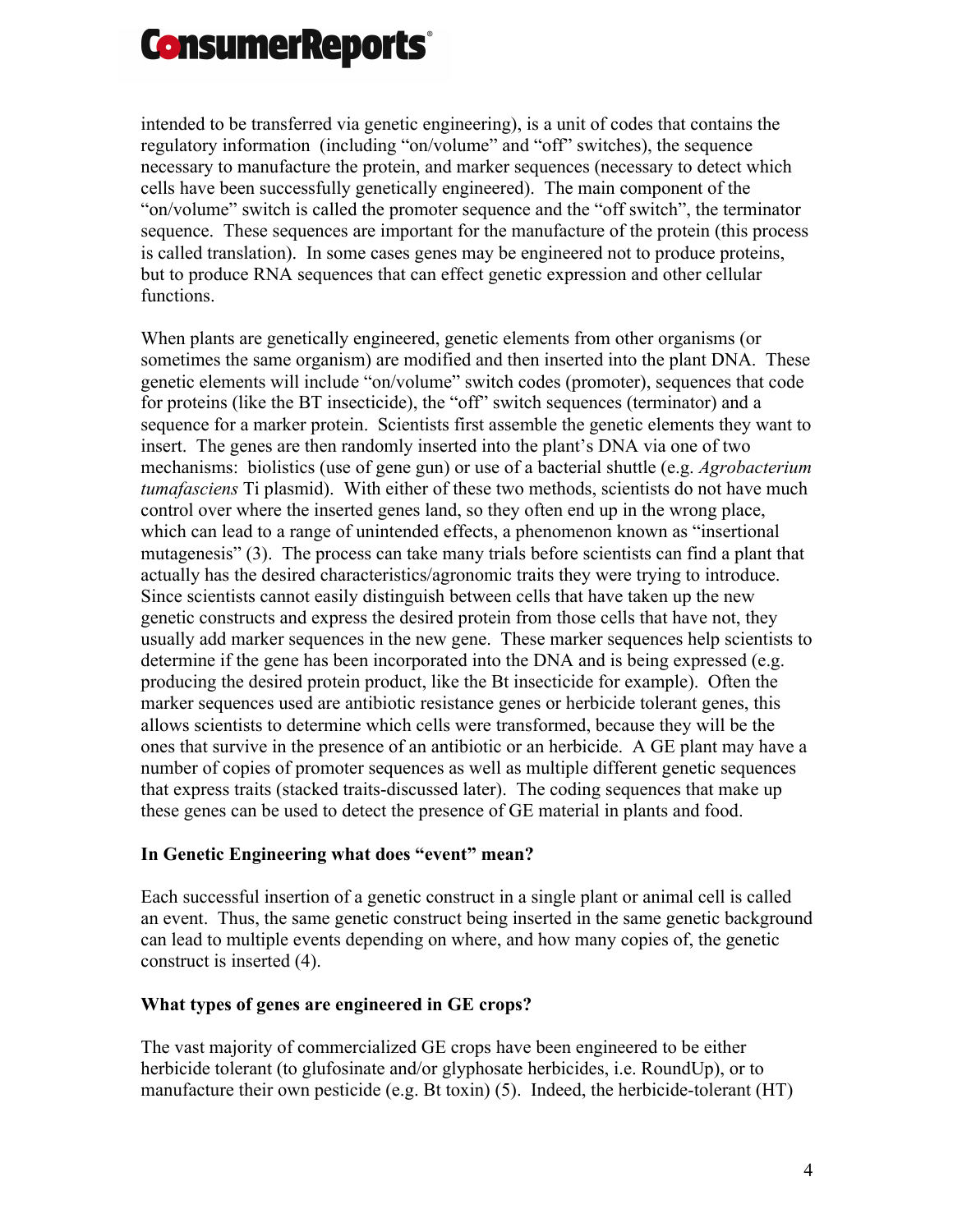

trait is in over 80% of all the engineered crop acreage in the US (5c) and the overwhelming majority of that acreage is in glyphosate tolerant crops (6). Two crops, corn and soybean, make up the bulk of the acres planted to GE crops for food (around 159 million acres) (8). In 2013, 93% of soybeans were GE, most of them glyphosate tolerant (6) and 90% of corn was GE with 85% containing HT trait (7). In addition, the majority of cotton is also GE (8). In 2013, 90% of cotton was GE, with 82% containing HT trait (7). Other common GE crops include sugar beets and canola (rapeseed) of which 95% and 93% of which are GE respectively (8), and all are herbicide tolerant (5c). GE varieties of virus resistant squash and papaya are also grown (8). Some drought resistant crops have also been developed (5c).

GE has been used to create these types of commodity crops as well as to develop much more exotic organism in the laboratory that could be commercialized in the future. For example, [fish genes have been put in tomatoes to make them more cold tolerant.](http://www.motherearthnews.com/real-food/adding-a-fish-gene-into-tomatoes-zmaz00amzgoe.aspx) [One](http://www.arcticapples.com/)  [company has developed a type of apple that does not turn brown when you cut it open](http://www.arcticapples.com/) and [another company has developed a type of salmon that grow to maturity twice as fast](http://www.fda.gov/animalveterinary/developmentapprovalprocess/geneticengineering/geneticallyengineeredanimals/ucm280853.htm)  [as wild salmon,](http://www.fda.gov/animalveterinary/developmentapprovalprocess/geneticengineering/geneticallyengineeredanimals/ucm280853.htm) though [not necessarily faster than farmed salmon.](http://www.salmobreed.no/newsletters/en/newsletter_5_2011.pdf) [While not something](http://phys.org/news194539934.html)  [you would eat, spider genes have been spliced into goats, so that the goats produce spider](http://phys.org/news194539934.html)  [silk protein in their milk \(spider silk is extremely strong for its size and thus potentially](http://phys.org/news194539934.html)  [valuable\)](http://phys.org/news194539934.html). Plants have also been engineered to produce drugs [including safflower](https://www.ic.gc.ca/eic/site/ito-oti.nsf/eng/00597.html)  [engineered with insulin genes](https://www.ic.gc.ca/eic/site/ito-oti.nsf/eng/00597.html) and [corn engineered to produce an animal vaccine](http://onlinelibrary.wiley.com/doi/10.1196/annals.1408.009/abstract) as well as industrial compounds (e.g. [corn engineered to produce adhesives\)](http://www.rense.com/general32/esca.htm).

# **How are GE Crops Regulated?**

Unlike other developed countries the US does not require that GE crops undergo comprehensive evaluation for safety for humans and the environment before they go on the market. Three federal agencies have some partial authority over GE crops: USDA, the Environmental Protection Agency (EPA), and the U.S. Food and Drug Administration (FDA) (5b). USDA's Animal and Plant Health Inspection Service (APHIS) is supposed to insure that new GE plant varieties pose no pest risk to other plants. EPA, which regulates pesticides, is supposed to insure that any pesticide produced by a plant is still safe for human and animal consumption and does not pose unreasonable risks of harm to the environment (9). EPA therefore only does selective evaluation on those plants that produce pesticides like Bt or in certain very limited circumstances that are virus tolerant, but does not assess safety of the crops that are herbicide tolerant (9b). FDA, which regulates food safety, does not require any safety assessment of the GE crops, but invites companies to provide data for a voluntary safety review (10). This is in contrast to other major economies such as European Union, Australia, Japan, and China, which all require that a premarket mandatory safety assessment of GE crops is conducted (11, 12, 13, 14).

Also in the U.S., FDA doesn't require labeling of the food products made of GE ingredients (10); despite some over 60 countries in the world do require the labeling (15). There are many varieties of GM corn and soy that have gone through voluntary safety assessments in the US, as well as varieties of canola, sugar beets, rice, potatoes, cotton,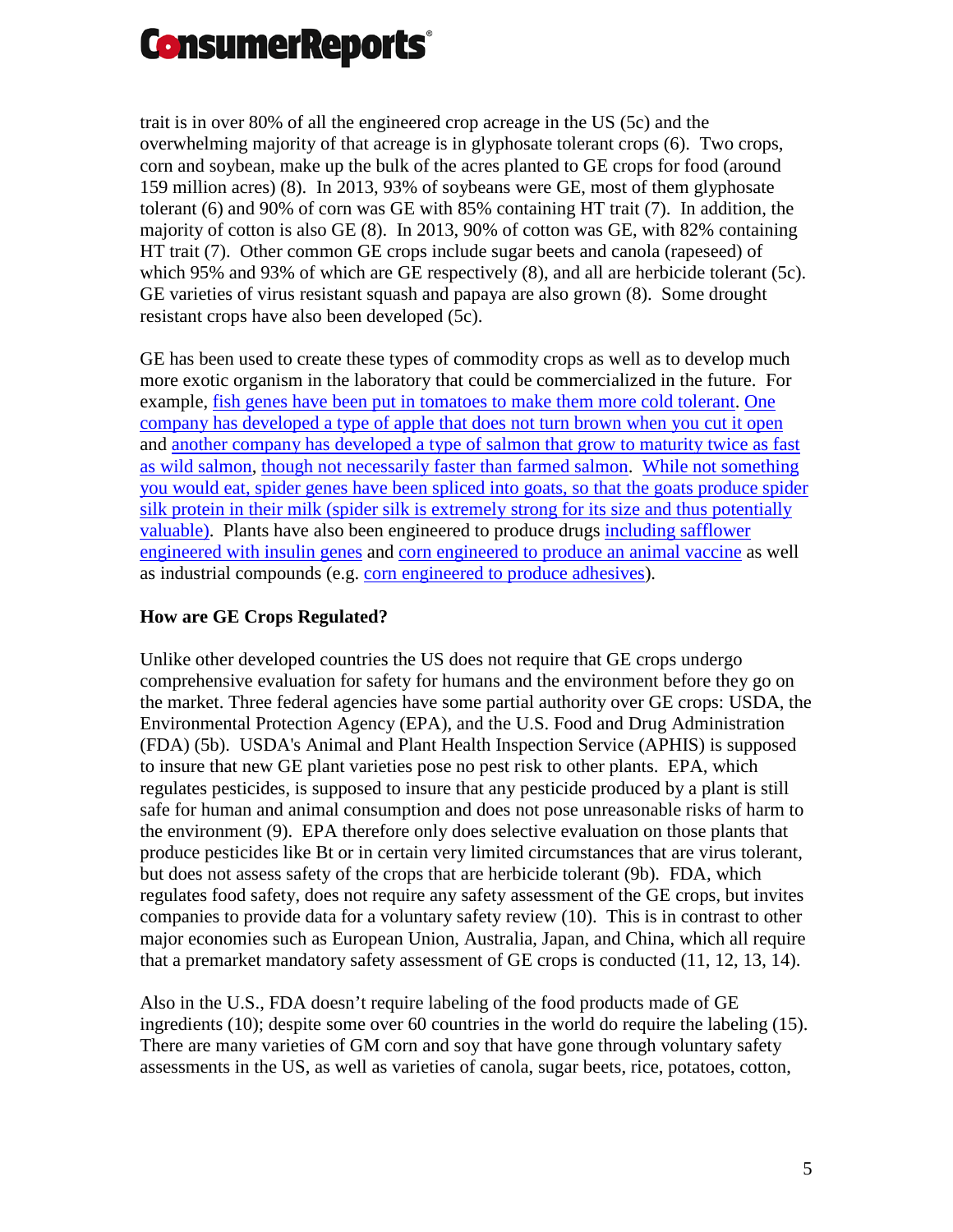

plums, squash and other vegetables, but not all of them are currently commercialized (16).

# **Are GE ingredients in the foods we eat?**

Since the majority of corn, soy, and sugar beets produced in the US are GE varieties it is reasonable to assume that the majority of processed foods we eat containing these ingredients contain GMOs. Labeling however is not required so consumers cannot be sure.

# **Is GE necessary to feed the world?**

Biotech companies often claim that genetic engineering increases yield and is needed to feed the world's hungry. However this doesn't seem to be the case. In fact, the yield increases in GE crops in the US range from very small to none (34). Adoption of GE crops has led to simplified weed control for farmers but has not had a significant effect on yields. (28, 34).

In terms of needing GE foods to fight hunger, it is interesting to note that the world already produces more than enough food to feed all its inhabitants. Hunger, whether in the US and or other parts of the world, is not caused by an insufficient quantity of food being grown (35). Rather it is caused by disparities in wealth, waste, wars, and market inefficiencies (35). Consequently, engineering crops does nothing to address the root causes of hunger in the world today.

Looking at the long term outlook, GE foods may actually threaten food availability and increase food costs. Biotech corporations are able to patent and own genetically engineered seed and animals. Three global companies control over half (53%) of the global commercial seed market (37) and in the United States, in 2012, the top three companies (DuPont, Monsanto, and Sygenta) controlled 76% of the corn seed market and 85% of the soy market (38). Since companies are able to patent the seeds they develop using GE, if a farmer saves and grows patented seeds, the company can sue that farmer for patent infringement (39). Patenting of life raises ethical issues as well as the spectre of monopoly control of food supply, which could limit food availability or increase costs.

### **Are GMOs Safe for the Environment?**

GE crops can have a significant negative impact on the environment. Although the industry often claims that GE crops reduce pesticide use (25, 6b), in fact the opposite is true. While use of insecticides has declined, the use of herbicides has increased vastly. An analysis of USDA data found that herbicide resistant crops led to an increase of 527 million pound of herbicides used between 1996 and 2011, while insecticide use declined by 123 million pounds, such that, overall, pesticide use increased by an estimated 404 million pounds (6b). The vast increase in herbicide use, especially glyphosate (trade name RoundUp), has caused weeds to become resistant to them, and this chemical is losing its effectiveness. Indeed, there are now at least 13 species of weeds in the US that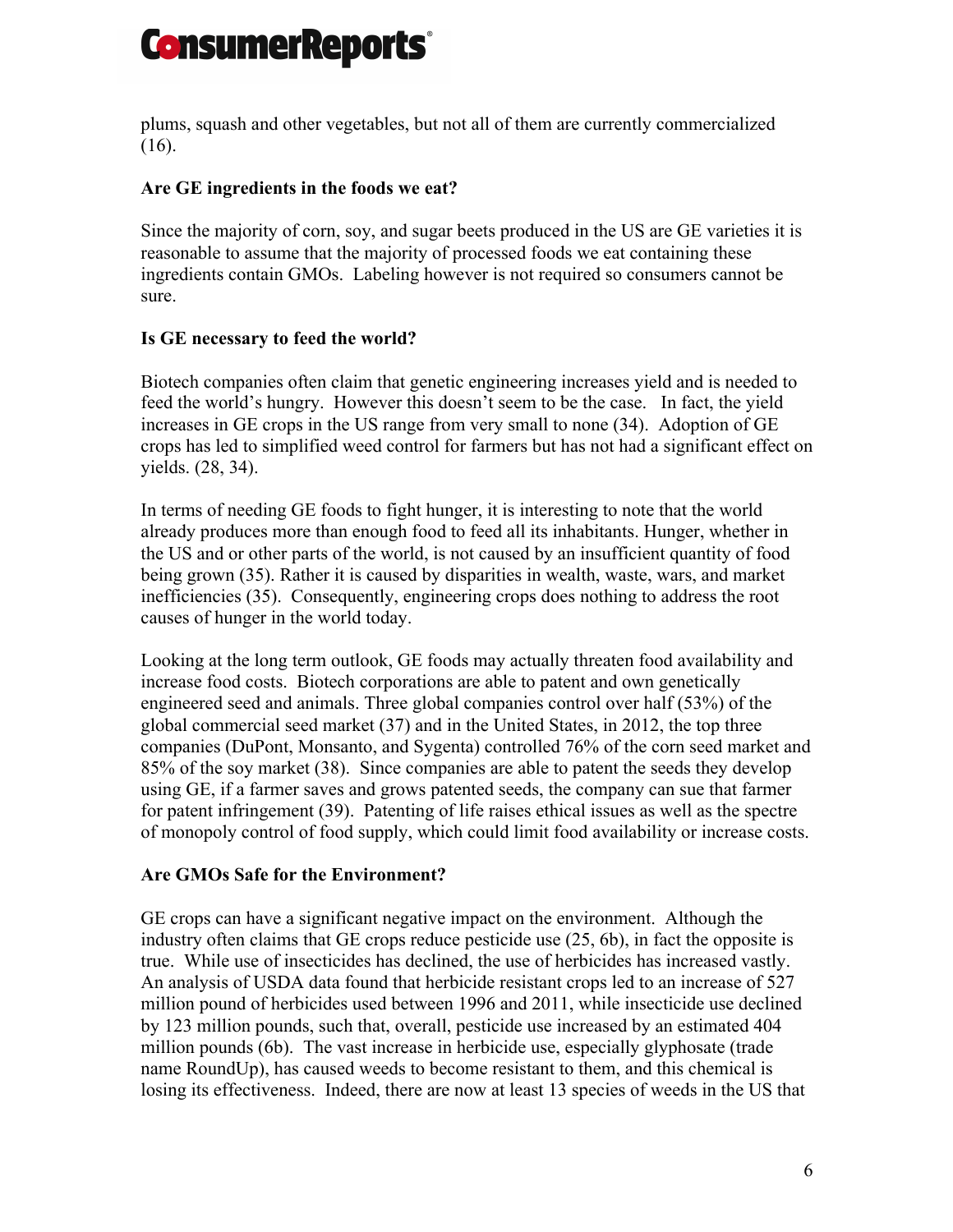

are resistant to glyphosate, and are considered superweeds (26). A survey of farmers in 2012, conducted by Stratus Agri-Marketing Inc, found that almost half (49%) of US farmers had glyphosate resistant weeds on their farms, up from 34% in 2011 (27). In addition, studies suggest that glyphosate-tolerant crops and the use of glyphosate are likely more responsible for the large decline in monarch butterfly populations than are declines in the overwintering habitat in Mexico, since this herbicide use is wiping out most of the milkweed, which the Monarch butterfly depends on for food (29, 30). The biotech industry's answer to the epidemic of glyphosate-tolerant weeds is to create crops (corn and soy) that are resistant to herbicides such as 2,4-D and dicamba, herbicides that are considered to be more toxic than glyphosate (28).

An additional environmental concern is that some types of GMO crops can also spread their pollen and contaminate non-GMO varieties (31, 32). A recent poll conducted by Food and Water Watch and the Organic Farmer's Agency for Relationship Marketing of organic grain producers in 17 states found that the majority of them are concerned about GMO contamination of their crops. In addition one-third of the respondents have already had to deal with contamination of their crops and over half have had their grain rejected by buyers because of GMO content (33).

### **Are GE Foods Safe for People?**

There is global scientific agreement that genetic engineering has the potential to introduce allergens and toxins in food crops, to change the nutritional value, and to create other unintended changes that may affect human health (19 p1,6). More than a decade ago, it became clear that these are not just theoretical risks when DuPont engineered Brazil nut genes into soybeans to produce soybeans with a more complete protein profile. As DuPont readied the soybean for commercialization, they had it tested for allergenicity, since many people have nut allergies. Tests showed that the new soybean would likely have triggered serious reactions in people with Brazil nut allergies (17). After critics raised concerns, DuPont decided to voluntarily shelve the product and FDA took no action.

Due to the potential for risk, the UN food standards agency, called the Codex Alimentarius Commission, has created a protocol for assessing health risks, (18, 19, 20, 21) and these protocols are utilized by other developed countries as a basis for regulation. As noted above FDA does not require safety assessment of the GE crops, but provides consultation and review of developer's safety assessment at the developer's request. FDA has no required safety tests and no required long-term safety testing of GE crops.

There is no current evidence that human health is harmed by consumption of GMO's currently on the market, but there is also no evidence that GMO's are safe for long-term consumption, as sufficient studies have not been done. There are studies, however, which have shown potential harm in animals and which require follow up. For example, a study comparing genetically engineered and the non-engineered version of that same corn variety, found that a known corn allergen gene could be turned on in the genetically engineered plants (22). An animal-feeding study found that Bt corn might effect gut and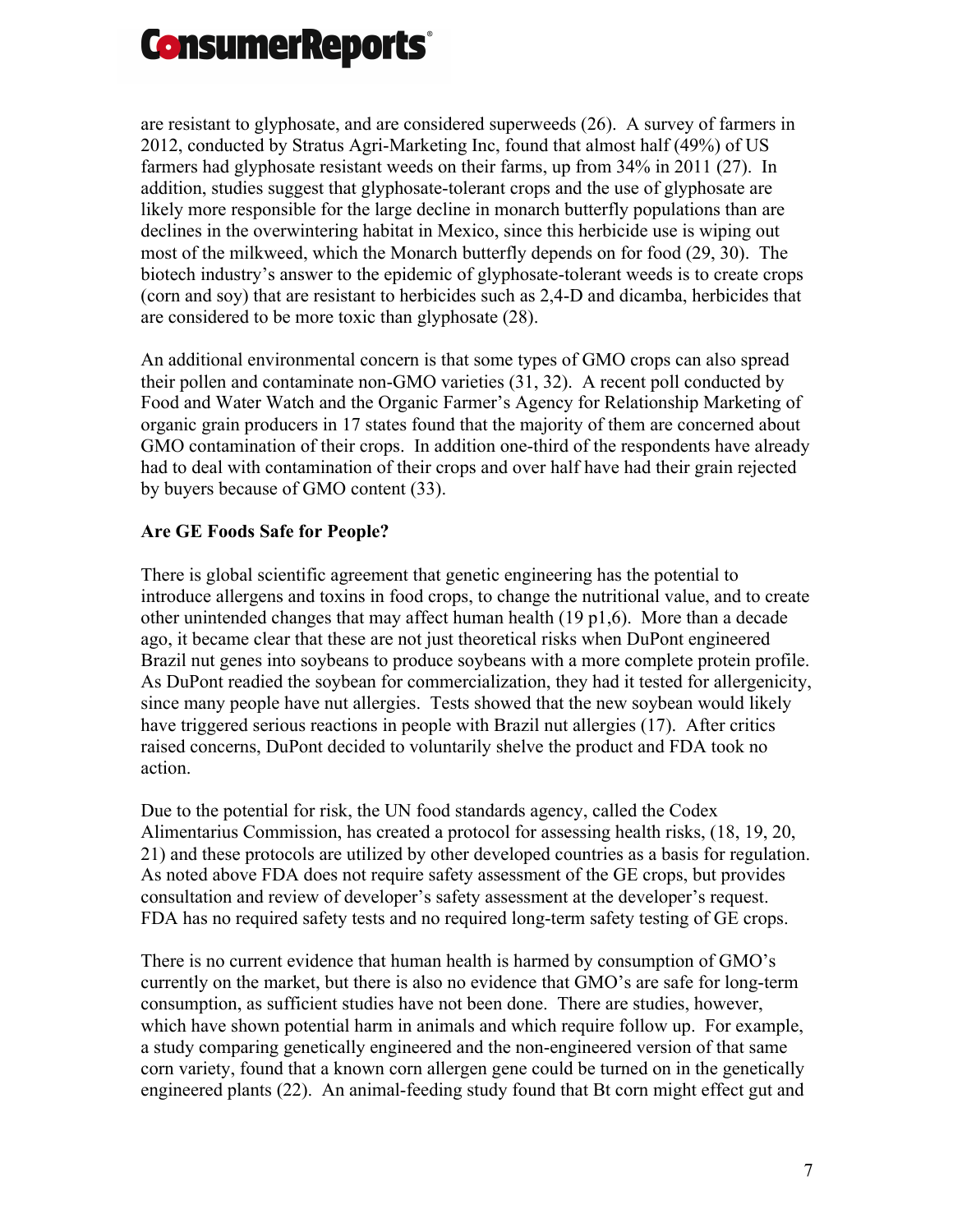

peripheral immune cell responses (23). A meta-analysis of animal feeding studies involving GE crops suggests the crops have effects on the liver and kidneys and that longer-term studies are needed (24).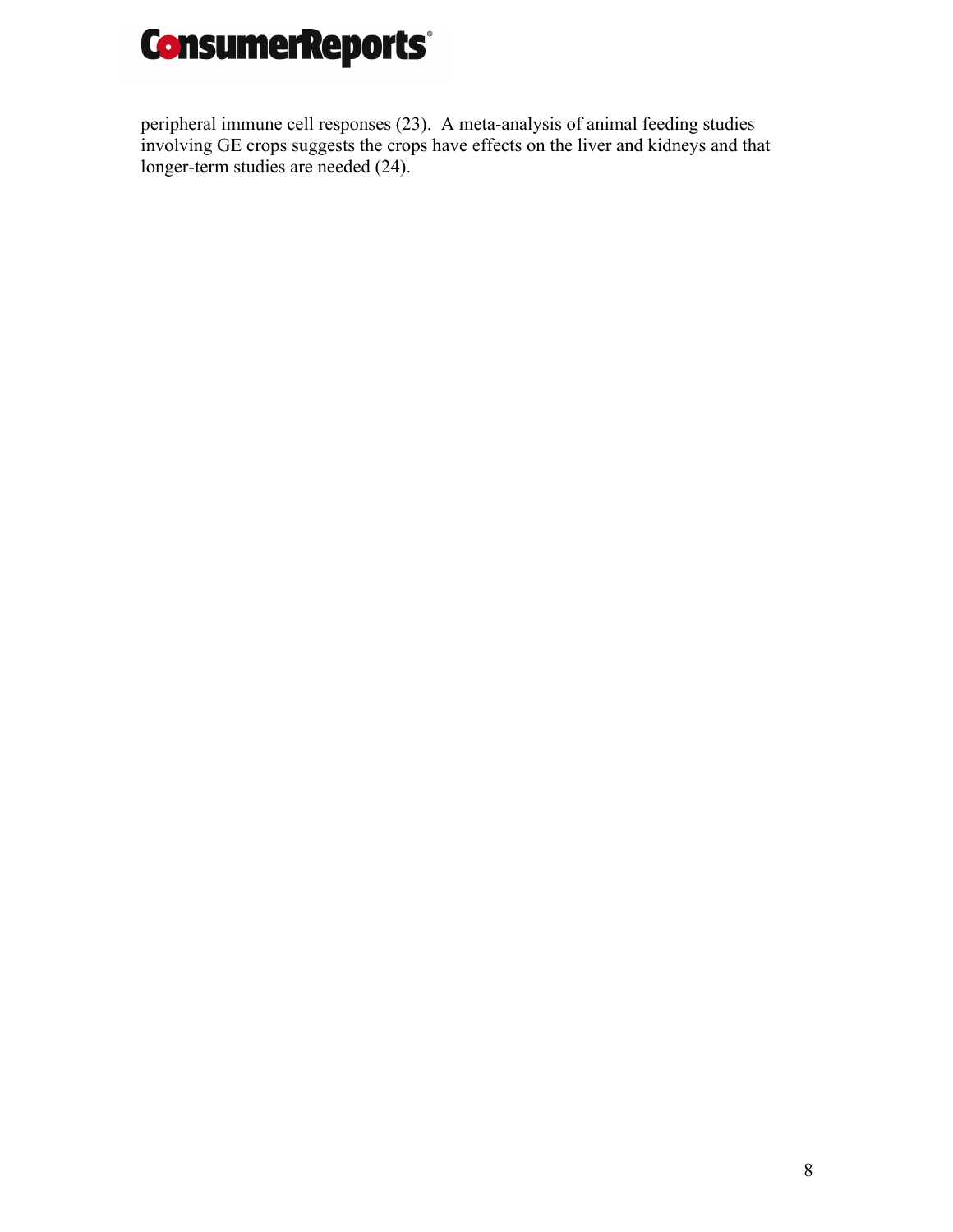

# **Consumer Reports Test**

### **Why we did it**

Consumer Reports wanted to determine the prevalence of GE corn and soy ingredients in processed foods and whether labels that suggest or claim to be non-GMO were meaningful. Safety of individual products was not the primary purpose for testing. Rather, given the questions about safety, environmental contamination, and other factors that concern consumers, we wanted to provide a market snapshot and recommend labels that consumers could rely on to avoid GMOs.

# **What we did**

Consumer Reports tested a wide variety of processed foods with corn or soy ingredients on the label as a snapshot of the current US market. We only selected products with corn or soy on their ingredients list. While other GE ingredients such as canola oil, cottonseed oil, and sugar derived from GE sugar beets are likely common in foods, these ingredients are so highly processed that most of the DNA is destroyed and therefore quantitative GMO analysis of the DNA would not be possible. This is also true for many highly processed common corn and soy ingredients such as corn syrup, soybean oil, and soy lecithin. Consequently, we only tested products that contained less processed soy and corn ingredients such as corn flour and soy protein.

To assess the presence and quantity of GE ingredients in commonly available processed foods, we purchased and tested products that were conventional, claimed to be "Natural", "Organic", or "Non-GMO", which included products with a Non-GMO Project Verified label.

### **Product Procurement**

Secret shoppers were sent out to stores selling the types of processed foods we pre-selected from a list of processed food, including many market leading brands, from the categories in table 1. Shopping occurred in the New York Metropolitan Area and the Greater Seattle area from April to June of 2014. Two distinct lots of the same product (same UPC code) were purchased and tested. If additional testing was required

**Table 1. Processed Food Categories** Breakfast Cereals Corn Chips Corn Tortillas Corn Muffins/Breads/Polenta/Grits/Cornmeal Granola & Breakfast Bars Soy-based Infant Formula Tofu/Tempeh Meat Substitutes Soy Milk & Dairy Products

(see below) additional lots were purchased from May and July of 2014.

### **Testing Methodology**

For each product lot, a sample was sent to an outside independent lab with expertise in GMO testing, and the sample underwent quantitative GMO analysis of the corn/soy species DNA. Upon arrival in the lab each single sample was ground and homogenized and real-time PCR analysis was then conducted on the DNA extractions. If the corn/soy species DNA was sufficiently intact, quantitative GMO results were obtained.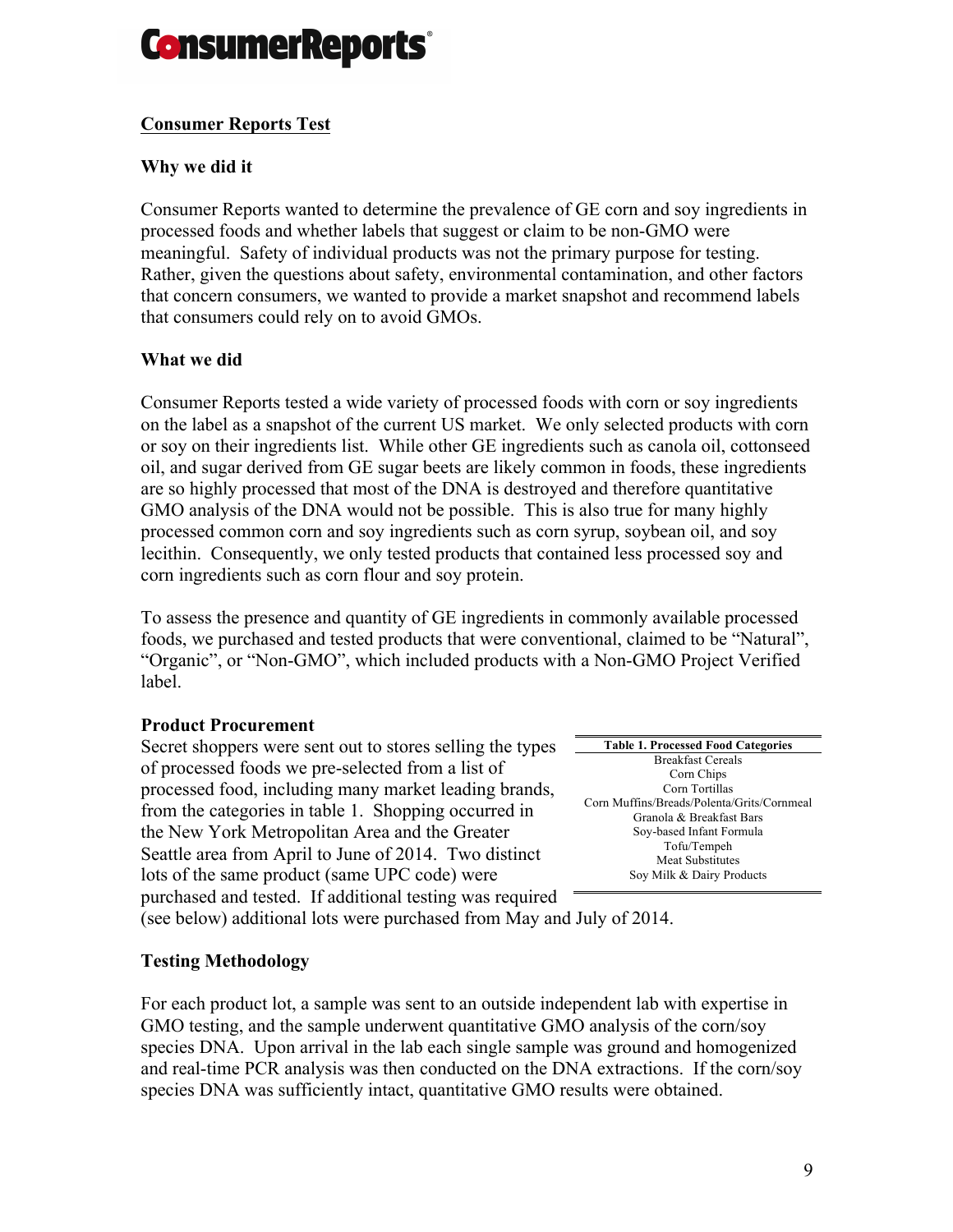Testing covered the 13 individual GM corn events commercialized for food production in North America as of the 2013 harvest.

Testing covered three individual GM soy events commercialized for food production in North America as of the 2013 harvest.

For product samples that contained corn, but no soy ingredients, the following quantitative tests were performed to capture the 13 individual GM corn events commercialized in North America for food production as of the 2013 crop:

| Test         | GM corn events covered by the test                                    |
|--------------|-----------------------------------------------------------------------|
| 35S Promoter | All 13 commercialized GM corn events except: GA21, MIR604, and MIR162 |
| Corn GA21    | GA21 (Syngenta Agrisure GT)                                           |
| Corn MIR604  | MIR604 (Syngenta Agrisure RW)                                         |
| Corn MIR162  | MIR162 (Syngenta Agrisure Viptera)                                    |

For product samples that contained soy ingredients, the following quantitative tests were performed to capture all three relevant GM soy events commercialized in North America as of the 2013 crop.

| Test             | GM soy events covered by the test        |
|------------------|------------------------------------------|
| Soy Mon $40-3-2$ | Mon 40-3-2 (Roundup Ready)               |
| Soy A2704-12     | Bayer CropScience A2704-12 (LibertyLink) |
| Soy Mon89788     | Mon89788 (Roundup Ready 2 Yield)         |

For products that contained both corn and soy ingredients we conducted the soy testing and also tested for corn DNA using the corn DNA reference gene Alcohol Dehydrogenase I. If corn species DNA was determined to be sufficiently intact for quantitative GMO analysis, the sample was then subjected to additional testing as follows:

| Test                 | GM corn events covered by the test                    |
|----------------------|-------------------------------------------------------|
| Corn Bt11            | Corn Bt11 Syngenta (Agrisure CB/LL)                   |
| Corn DAS-59122-7     | Corn DAS-59122-7 (Dow Herculex RW)                    |
| Corn GA21            | GA21 (Syngenta Agrisure GT)                           |
| Corn MIR162          | MIR162 (Syngenta Agrisure Viptera)                    |
| Corn MIR604          | MIR604 (Syngenta Agrisure RW)                         |
| Corn Mon810          | Corn Mon810 (Monsanto YieldGard/MaizeGard)            |
| Corn Mon863          | Corn Mon863 (Monsanto YieldGard Rootworm RW, MaxGard) |
| Corn Mon87460        | Corn Mon87460 (Monsanto Genuity DroughtGard)          |
| Corn Mon88017        | Corn Mon88017 (Monsanto YieldGard VT Rootworm RR2)    |
| Corn Mon89034        | Corn Mon89034 (Monsanto YieldGard VT Pro)             |
| Corn NK603           | Corn NK603 (Monsanto Roundup Ready 2 Maize)           |
| Corn T <sub>25</sub> | Corn T25 (Bayer Liberty Link Maize)                   |
| Corn TC1507          | Corn TC1507 (Dow Herculex I, Herculex CB)             |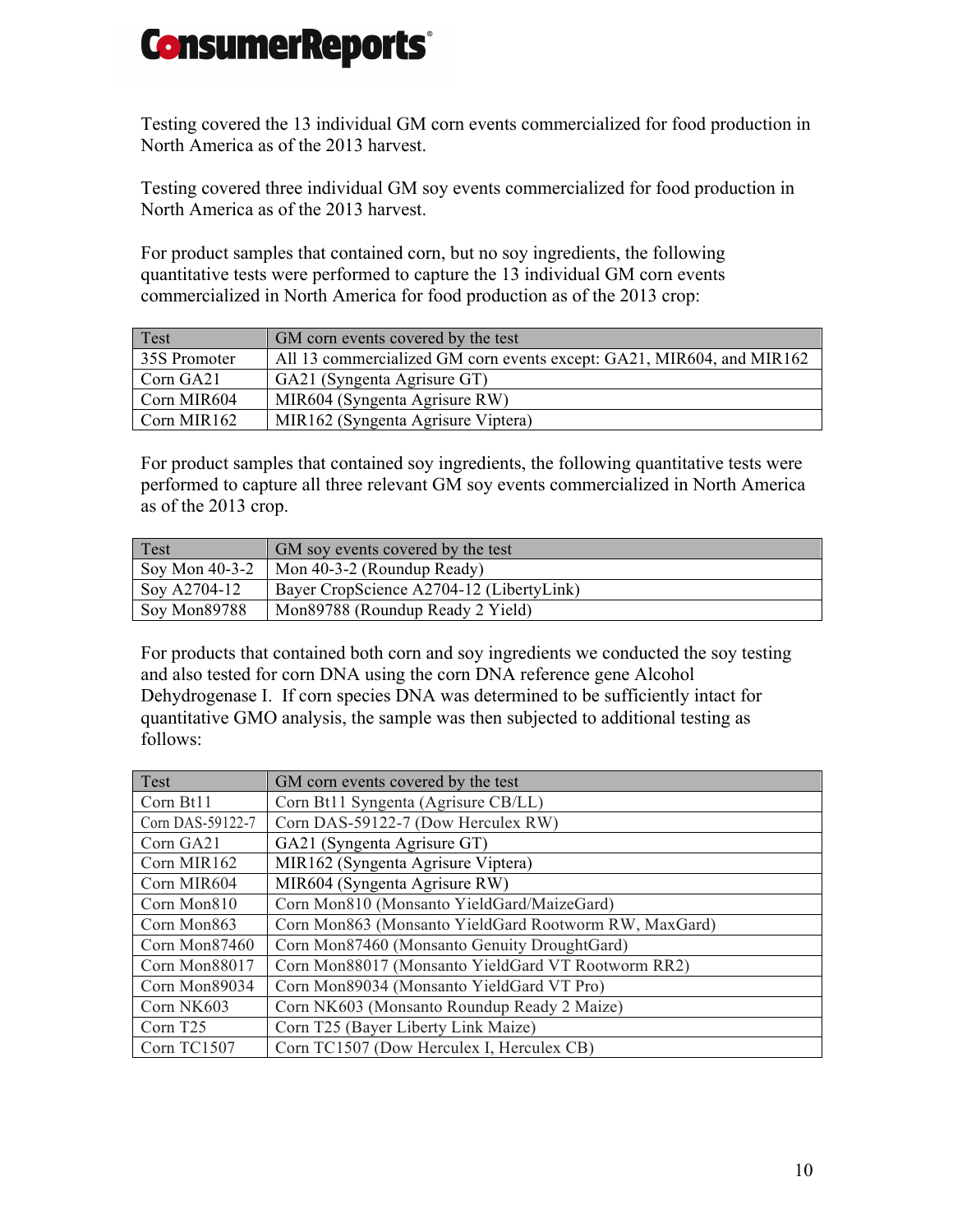

In addition to the above tests all samples were also tested for a corn or soy reference gene. This reference gene test looks for a sequence of DNA common in all corn (GMO and Non-GMO) and is used as the denominator to calculate the percentage of GMO ingredient in the product.

The product was considered to be "Non-GMO" if test results show that the corn/soy DNA is not more than 0.9% GMO. The product was considered to be "GMO" if the corn/soy DNA is greater than 0.9% GMO. The 0.9% threshold is the cutoff currently used by the Non-GMO Project for food ingredients. A 0.9% threshold is also used by the European Union for "genetically modified" labeling purposes.

For products with a "Natural" label, "Organic" label, or a "Non-GMO" claim, if one or both of the initial lots of the product had a test result greater than 0.9% GMO, then both lots of that product were re-tested (DNA was re-extracted from the original homogenized samples and PCR analysis was performed again as described above). If re-testing still demonstrated that the sample(s) contained corn/soy ingredient(s) that are more than 0.9% GMO, then two additional lots of the product were purchased and tested.

# **CR Test**

# What we found

We tested only products that had a corn or soy derived ingredient listed on the ingredient panel. Our test was a small market basket and we cannot draw conclusions about the entire market or every product for a given brand, but based on our test results we found:

# Conventional foods

- Overall, in almost all foods we tested, if the product didn't have a claim (indicating that it was made with non-GMO corn/soy ingredients such as "Organic", or "Non-GMO Project Verified", or "Non-GMO"), our test results showed that the corn/soy ingredients were GMO (i.e., greater than 0.9% GMO).
	- o In samples of products without an Organic or Non-GMO label claim, the GMO level of the corn/soy ingredient was always significantly more than 1% GMO. In fact, for products without such a label claim, there were no samples in which the corn/soy ingredient was less than 17.8% GMO. Some samples of products contained corn or soy that was 100% GMO, and the average test result for samples of products without an Organic or Non-GMO label claim showed that the corn/soy ingredient was more than 70% GMO.
	- o Breakfast cereals are a staple for many families. Our testing showed that samples of these cereals contained substantial levels of GMO corn or GMO sov:
		- General Mills Cocoa Puffs and Corn Chex
		- Kellogg's Froot Loops
		- Kashi Go Lean and GoLean Hearty Honey & Cinnamon (Hot Cereal)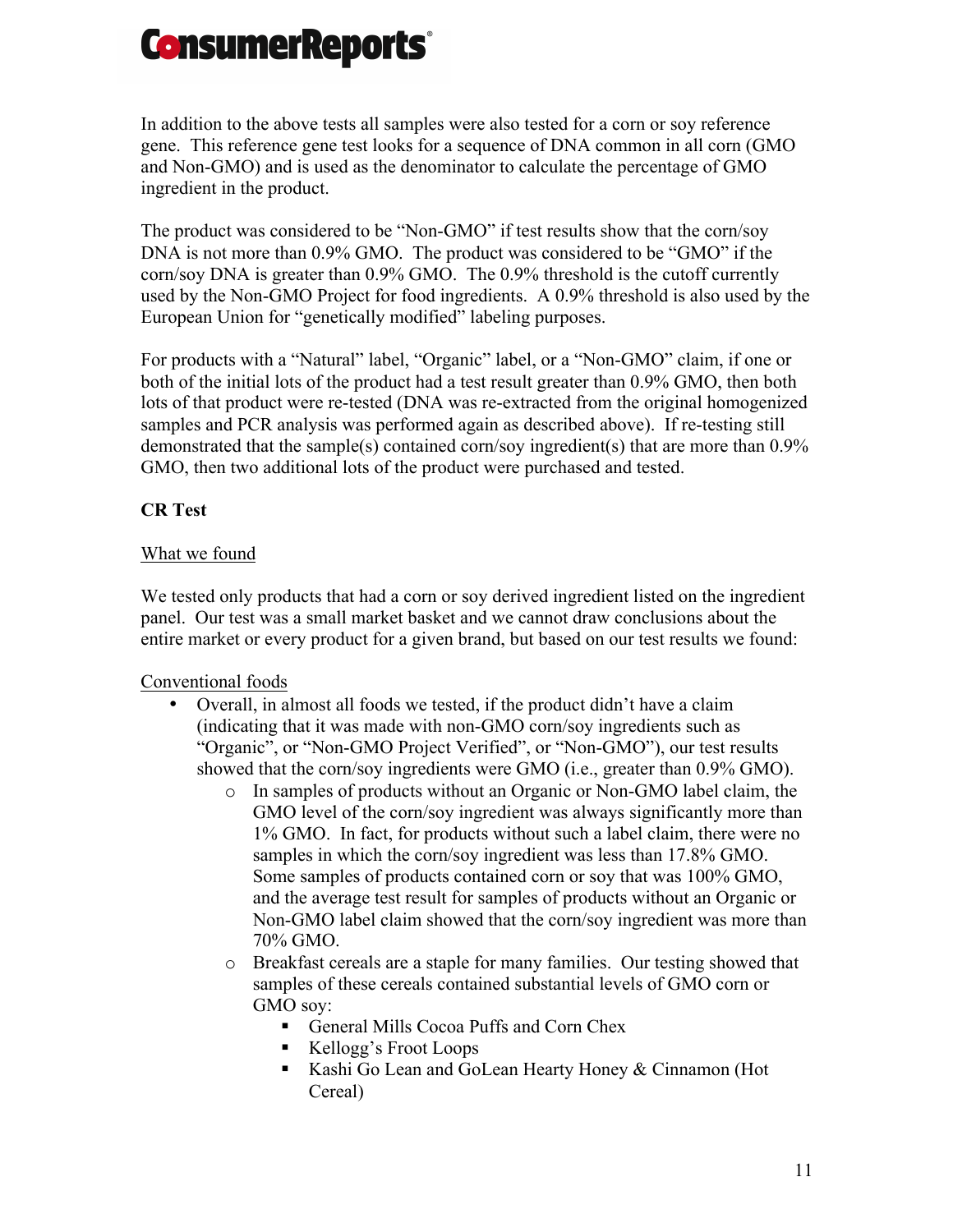- § General Mills Kix and Trix
- Quaker Life Original.
- o Chips and snacks. Our testing showed that samples of these products contained substantial levels of GMO corn:
	- Doritos Oven Baked Nacho Cheese
	- Tostitos Multigrain Tortilla Chips
- $\circ$  Vegetarian meat substitutes Our testing showed that samples of these products contained substantial levels of GMO soy:
	- MorningStar Farms Grillers California Turk'y burger and MorningStar Farms Chik'n Nuggets
	- Boca Original Vegan Veggie Burgers

There were samples from one product that did not fit in with the overall trend described above. Takis Nitro Corn Snacks contained no label claims, but the GMO level of the corn in the samples we tested were low enough to be considered Non-GMO. We called this company and they said that this product line *was* made with GMO corn, but we didn't find it in the lots we tested.

Organic and Non-GMO Labeled Foods

Samples of products that had an Organic or "Non-GMO" claim, the corn or soy ingredients were almost always Non-GMO (i.e., not more than 0.9% GMO). This included both products with Non-GMO Project Verified labels as well as non-GMO claims not certified by independent third parties.

Natural Foods

- Samples of products with a "Natural" label or a brand name that implied the product was natural, but that did not contain an Organic or "Non-GMO" label claim, almost all contained corn and/or soy ingredients with a similar GMO level as completely unlabeled products. Products labeled "Natural" only (with no other claim) that had samples which contained substantial levels of GMO corn or GMO soy in our tests included:
	- o Kashi GoLean Hearty Honey Cinnamon Hot Cereal
	- o UTZ Multigrain Tortillas
		- We tested six different packages of this product each with a different expiration date (different lot). The first set of two lots contained GMO corn, the second set of two lots contained Non-GMO corn, and the third set of two lots contained GMO corn. This helps illustrates that the "Natural" label is meaningless in terms of control of GMO content.
	- o Pirate's Booty Aged White Cheddar Snacks
		- While the packages of Pirate's Booty we tested did not qualify as Non-GMO, after our testing was completed Pirate's Booty Aged White Cheddar Snacks became Non-GMO Project Verified and removed the Natural claim.
	- o Snyder's of Hanover Yellow Corn Tortilla Chips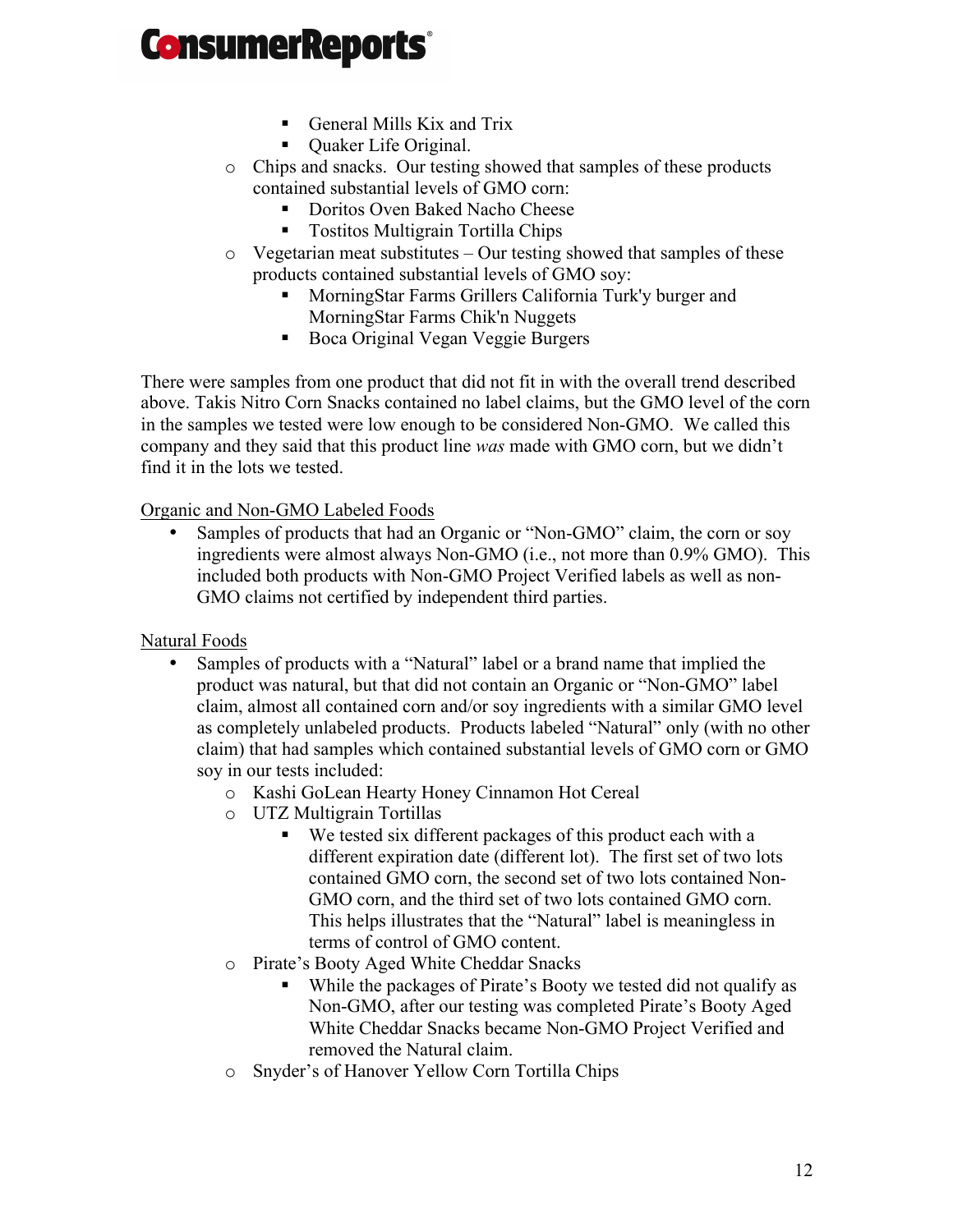- o Krusteaz Natural Honey Cornbread (note, after our testing was completed it appears that Krusteaz Honey Cornbread has removed the natural claim from its packaging).
- One additional product that was labeled "Natural" and also explicitly claimed that it was Non-GMO turned out to actually contain substantial levels of GMO corn in the samples we tested:
	- o In addition to the natural label, Xochitl Corn Chips have a "No-GMO" claim on the package, but these chips contained a significant amount of GMO corn. We tested a total of six packages of these chips each with different expiration dates (lots), and the GMO level of each sample was much higher than 0.9% GMO.
- We also tested products from the Nature Valley Brand. These products don't contain any claims of corn or soy ingredients being "Natural", but the brand name itself may imply to some that the product is natural. There were samples of two types of bars we tested from this brand that both contained substantial levels of GMO ingredients:
	- o Nature Valley Crunchy Granola Bars Oats 'N Honey
	- o Nature Valley Protein Chewy Bar Peanut Butter Dark Chocolate

# No package claims, but Non-GMO claim on Company website

- Some additional products did not make a Non-GMO claim on their package, but made such claims on their company websites. This included Bob's Red Mill and Toffuti. Samples of products from both of these brands were Non-GMO in our tests.
- Also important to note, some other companies that made products with no organic claims or Non-GMO claims on their packages were in the process of getting a Non-GMO Project Verified seal during our testing. Getting verified can take time and for example, during the course of our project we noted Kashi Go Lean Crunch Cereals both with and without a Non-GMO Project label on the package that all tested as Non-GMO. After we completed our testing a number of products we tested were listed on the Non-GMO Project Verified website as certified, indicating that they were in process during our tests. These products are market with a footnote 4 in the results table below.
- Three products we tested and found to be Non-GMO had still not been Non-GMO Project Verified as of publication of this report (Ocobter 2014), but samples tested as Non-GMO. This included Beachnut/Goya Corn Cereal, Food Should Taste Good Yellow Corn Dipping Chips, and Hodgson Mill Mexican Style Jalapeno Cornbread Mix. We called these companies and they confirmed that they were still in the verification process.

# Infant Formula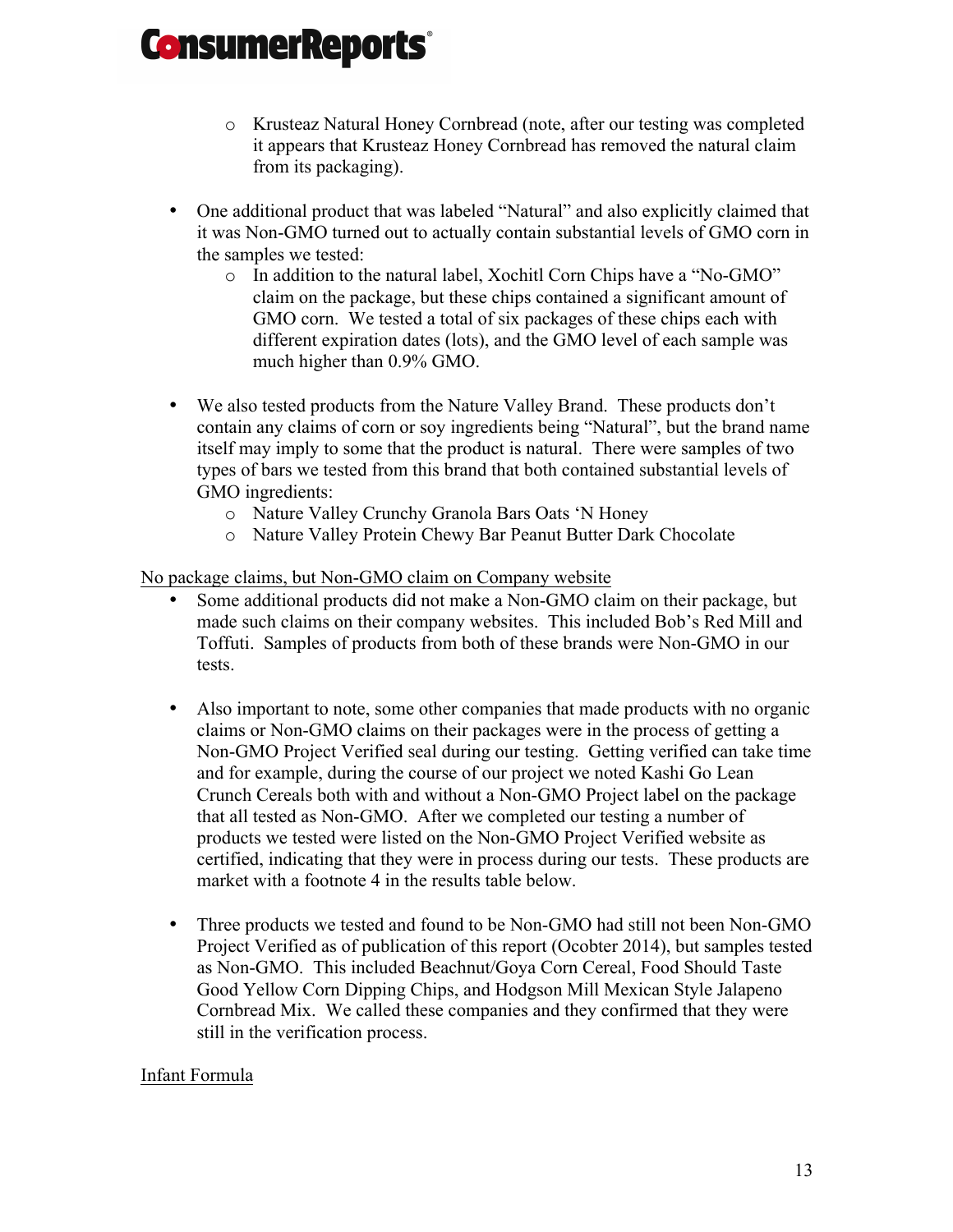• We tested a variety of soy-based infant formulas. Like other products we tested, samples of those without a label claim contained mostly GMO soy, while those with an Organic or Non-GMO label claim contained only Non-GMO soy.

# No Quantitative GMO Results

There were some products that we tried to test, but we were unable to obtain quantitative GMO test results. These products contained corn or soy ingredients, but the DNA was of insufficient quality to conduct quantitative GMO analysis. We are unable to say if these products contained GMO ingredients or not. Those products included:

- Kellogg's Corn Flakes
- Kellogg's Frosted Flakes
- Kashi Indigo Morning
- Food Merchants Organic Polenta
- Trader Joe's Organic Polenta
- Baby's Only Organic Toddler formula
- Tofurky Kielbasa
- Tofurky Deli Slices oven roasted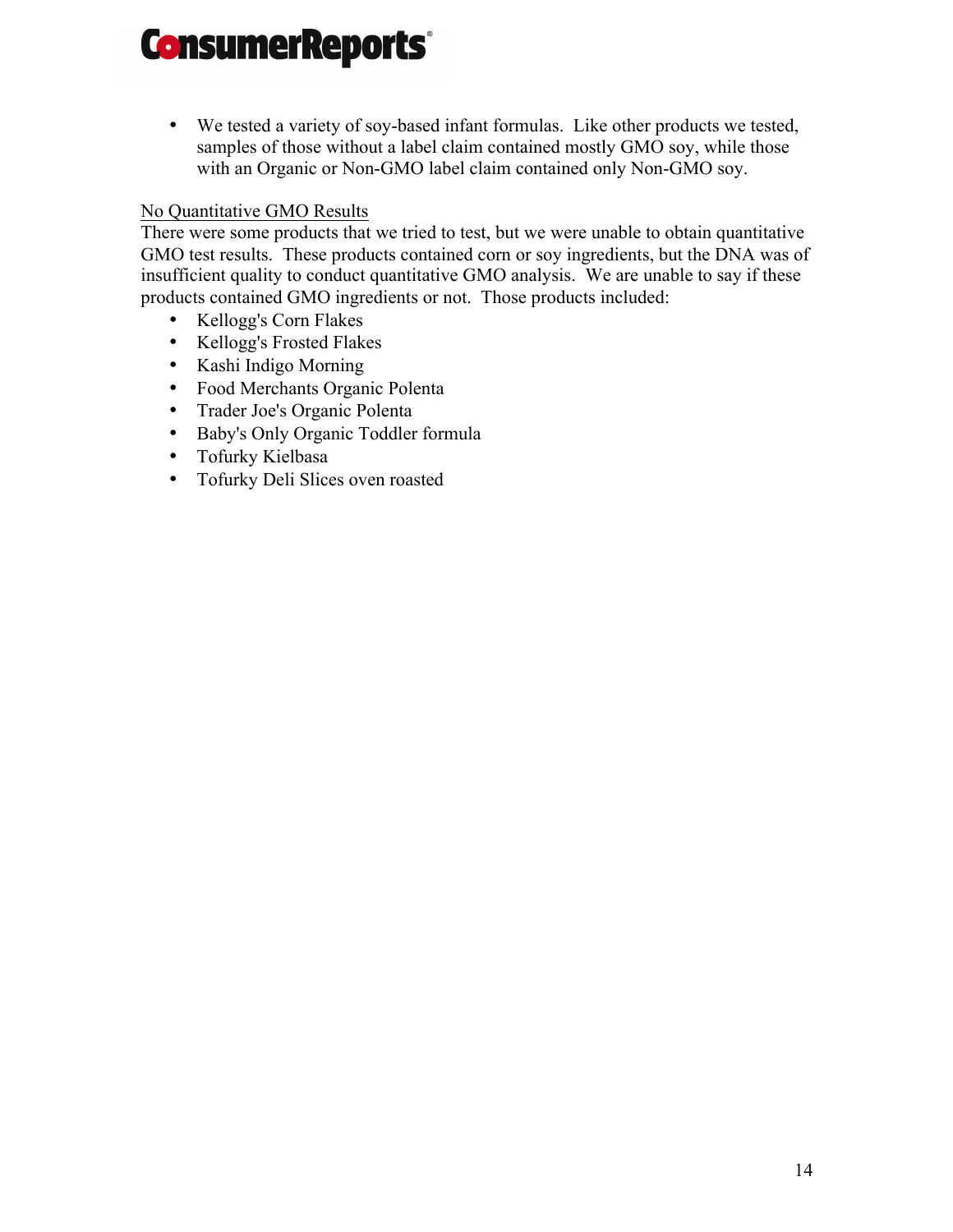

#### **GMO Corn and Soy Test Results** - *Label Status Current as of Press Time, Gam October 7, 2014*

Consumer Reports tested a wide variety of processed foods with corn or soy ingredients on the label as a snapshot of the current US market. We only selected products with corn or soy on their ingredients list.

We purchased and tested products that were conventional, claimed to be "Natural", "Organic", or made some type of verified or unverified "Non-GMO" claim. We tested at least two samples of each product, each sample from a different lot. All products were purchased between April and July of 2014. It is important to note that between testing and publishing, there were manufacturers who were obtaining or obtained Non-GMO Project Verified certification. This demonstrates an actively changing market that seems to be responding to consumer demand.

The product was considered to be "Non-GMO" if test results showed that the corn/soy DNA was not more than 0.9% GMO. The product was considered to be "GMO" if the corn/soy DNA was greater than 0.9% GMO. The 0.9% threshold is the cutoff currently used by the Non-GMO Project for food ingredients. All of the products that we tested that contained greater than 0.9% GMO corn or soy had substantially more than 0.9% (these products had between 18% and 100% GMO corn or soy and on average more than 70%).

#### **Full Results Table**

| Product Name (Purchased from April to July 2014)                       | Organic<br>Claim | Non-<br><b>GMO</b><br>Project<br>Verified | Non-<br>GMO<br>Claim <sup>§</sup> | "Natural"<br>Claim | Corn and/or<br>Soy Test<br>Results <sup>'</sup> |
|------------------------------------------------------------------------|------------------|-------------------------------------------|-----------------------------------|--------------------|-------------------------------------------------|
| <b>Bars</b>                                                            |                  |                                           |                                   |                    |                                                 |
| Kellogg's Special K Protein Chocolatey Peanut Butter Granola Snack Bar |                  |                                           |                                   |                    | <b>GMO</b>                                      |
| Nature Valley Crunchy Oats 'N Honey Granola Bars                       |                  |                                           |                                   | #                  | GMO                                             |
| Nature Valley Protein Peanut Butter Dark Chocolate Chewy Bar           |                  |                                           |                                   | #                  | <b>GMO</b>                                      |
| Nice! Oats & Honey Crunchy Granola Bar (Walgreens)                     |                  |                                           |                                   |                    | <b>GMO</b>                                      |
| PowerBar Performance Energy Chocolate Peanut Butter                    |                  |                                           |                                   |                    | <b>GMO</b>                                      |
| Clif Builder's Chocolate Peanut Butter Bar                             |                  |                                           | ✓                                 |                    | NON-GMO                                         |
| Kind Plus Peanut Butter Dark Chocolate + Protein                       |                  | 11                                        | V                                 | V                  | NON-GMO                                         |
| <b>Breakfast Cereal</b>                                                |                  |                                           |                                   |                    |                                                 |
| <b>General Mills Cocoa Puffs</b>                                       |                  |                                           |                                   |                    | <b>GMO</b>                                      |
| <b>General Mills Corn Chex</b>                                         |                  |                                           |                                   |                    | GMO                                             |
| <b>General Mills Kix</b>                                               |                  |                                           |                                   |                    | <b>GMO</b>                                      |
| <b>General Mills Trix</b>                                              |                  |                                           |                                   |                    | <b>GMO</b>                                      |
| Kashi GoLean                                                           |                  | 11                                        |                                   |                    | <b>GMO</b>                                      |
| Kashi GoLean Hearty Honey & Cinnamon (Hot Cereal)                      |                  |                                           |                                   | V                  | GMO                                             |
| Kellogg's Froot Loops                                                  |                  |                                           |                                   |                    | <b>GMO</b>                                      |
| Quaker Life Original                                                   |                  |                                           |                                   |                    | GMO                                             |
| Barbara's Puffins Peanut Butter                                        |                  | $\mathbf v$                               |                                   |                    | NON-GMO                                         |
| Beechnut/Goya Corn Cereal                                              |                  |                                           |                                   | $\mathbf v$        | NON-GMO                                         |
| Kashi GoLean Crunch!                                                   |                  | $\mathbf v$                               |                                   |                    | NON-GMO                                         |
| Nature's Path Organic Sunrise Crunchy Maple                            | V                | V                                         |                                   | #                  | NON-GMO                                         |
| Post Grape Nuts Original                                               |                  | V                                         |                                   |                    | NON-GMO                                         |
| <b>Corn Chips/Snacks</b>                                               |                  |                                           |                                   |                    |                                                 |
| Doritos Oven Baked Nacho Cheese                                        |                  |                                           |                                   |                    | <b>GMO</b>                                      |
| Pirate's Booty Aged White Cheddar                                      |                  | 10                                        |                                   | $\mathcal{V}^9$    | $GMO^{10}$                                      |
| Snyder's of Hanover Yellow Corn Tortilla Chips                         |                  |                                           |                                   | ✔                  | <b>GMO</b>                                      |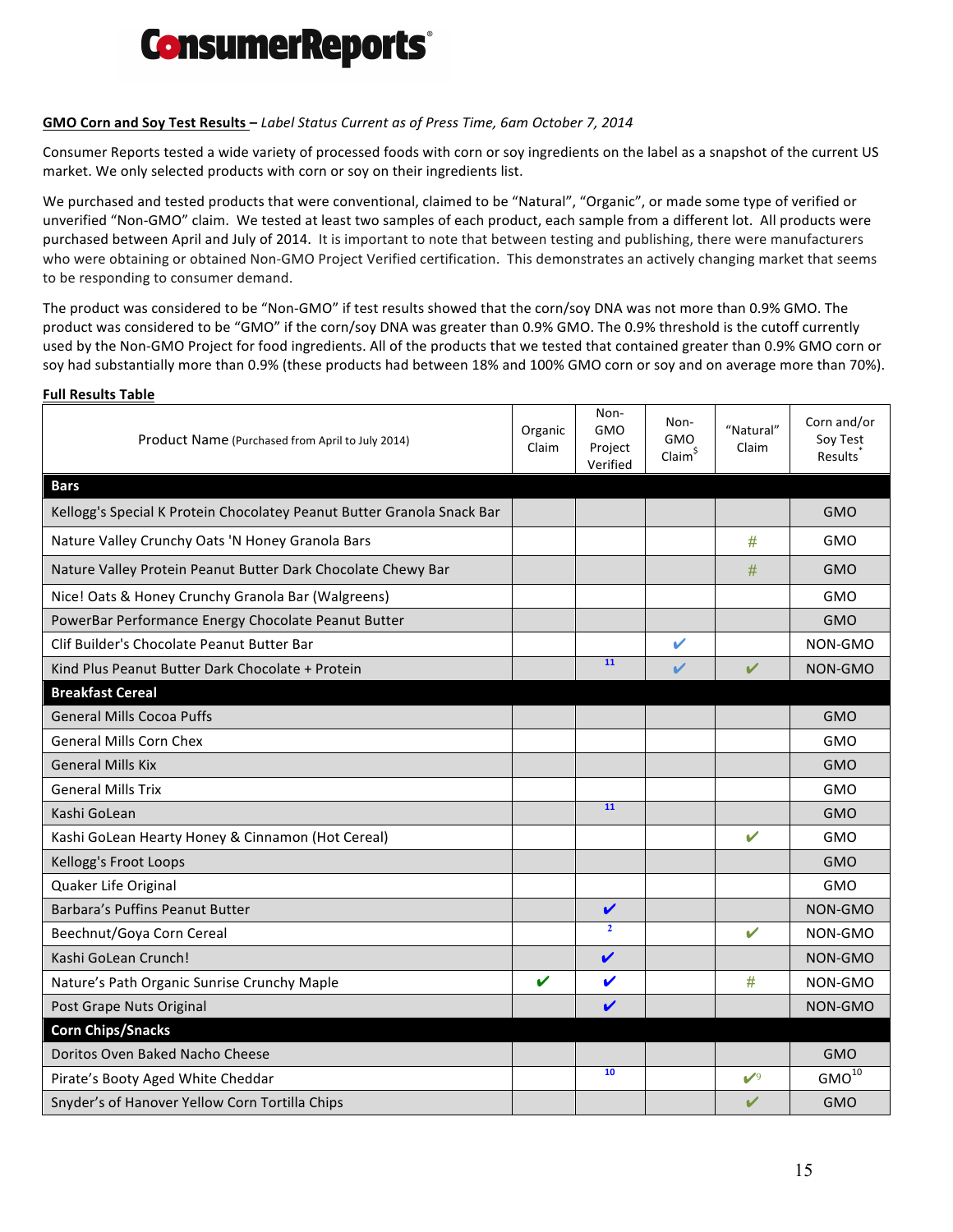| Product Name (Purchased from April to July 2014)                            |                    | Non-<br><b>GMO</b><br>Project<br>Verified | Non-<br><b>GMO</b><br>Claim <sup>§</sup> | "Natural"<br>Claim         | Corn and/or<br>Soy Test<br>Results <sup>'</sup> |
|-----------------------------------------------------------------------------|--------------------|-------------------------------------------|------------------------------------------|----------------------------|-------------------------------------------------|
| Tostitos Multigrain Tortilla Chips                                          |                    |                                           |                                          |                            | <b>GMO</b>                                      |
| Utz All Natural Multigrain Tortillas                                        |                    |                                           |                                          | V                          | GMO <sup>6</sup>                                |
| Xochitl Totopos de Maiz                                                     |                    |                                           | ✔                                        | $\boldsymbol{\mathcal{U}}$ | <b>GMO</b>                                      |
| 365 Everyday Value Organic Tortilla Chips White Corn (Whole Foods)          |                    | V                                         |                                          |                            | NON-GMO                                         |
| <b>Barcel Takis Nitro</b>                                                   |                    |                                           |                                          |                            | $NON-GMO7$                                      |
| Food Should Taste Good Yellow Corn Dipping Chips                            |                    | $\overline{2}$                            |                                          | V                          | NON-GMO                                         |
| Guiltless Gourmet All Natural Baked Not Fried Yellow Corn Tortilla<br>Chips | ✔                  | ✔                                         |                                          | V                          | NON-GMO                                         |
| Mission Organics Blue Corn Tortilla Chips                                   | V                  |                                           | V                                        |                            | NON-GMO                                         |
| Que Pasa Organic Tortilla Chips                                             | V                  | 12                                        | $\boldsymbol{\nu}$                       |                            | NON-GMO                                         |
| Simply Tostitos Yellow Corn Tortilla Chips                                  | V                  |                                           |                                          |                            | NON-GMO                                         |
| Trader Joe's Organic Yellow Corn Tortilla Chip Rounds                       | V                  |                                           |                                          |                            | NON-GMO                                         |
| Xochitl Totopos de Maiz White Corn Chips Organic                            | V                  |                                           | V                                        | $\mathbf v$                | NON-GMO                                         |
| <b>Baking Mixes/Flours</b>                                                  |                    |                                           |                                          |                            |                                                 |
| Betty Crocker Authentic Cornbread & Muffin Mix                              |                    |                                           |                                          |                            | <b>GMO</b>                                      |
| Jiffy Corn Muffin Mix                                                       |                    |                                           |                                          |                            | GMO                                             |
| Krusteaz Natural Honey Cornbread & Muffin Mix                               |                    |                                           |                                          | $\mathcal{V}^9$            | <b>GMO</b>                                      |
| Quaker Yellow Corn Meal                                                     |                    |                                           |                                          |                            | GMO                                             |
| Arrowhead Mills Organic Gluten Free Yellow Corn Grits                       | V                  | $\mathbf{v}^4$                            |                                          | $\checkmark$               | NON-GMO                                         |
| Bob's Red Mill Organic Whole Grain Corn Flour                               | V                  |                                           | $\mathcal{V}^1$                          | V                          | NON-GMO                                         |
| Hodgson Mill Mexican Style Jalapeno Cornbread Mix                           |                    | $\overline{2}$                            |                                          | V                          | NON-GMO                                         |
| Corn Tortillas/Tortilla Flour                                               |                    |                                           |                                          |                            |                                                 |
| La Banderita Corn Tortillas                                                 |                    |                                           |                                          |                            | <b>GMO</b>                                      |
| Maseca Instant Corn Masa Flour                                              |                    |                                           |                                          |                            | <b>GMO</b>                                      |
| <b>Mission White Corn Tortillas</b>                                         |                    |                                           |                                          |                            | <b>GMO</b>                                      |
| <b>Mission Yellow Corn Tortillas</b>                                        |                    |                                           |                                          |                            | <b>GMO</b>                                      |
| Old El Paso Crunchy Taco Shells                                             |                    |                                           |                                          |                            | GMO                                             |
| Ortega Yellow Corn Taco Shells                                              |                    |                                           |                                          |                            | <b>GMO</b>                                      |
| 365 Everyday Value Organic Corn Tortillas (Whole Foods)                     | V                  | $\blacktriangledown$                      |                                          |                            | NON-GMO                                         |
| Bob's Red Mill Golden Corn Flour                                            |                    |                                           | $\mathcal{V}^1$                          | $\mathbf{v}$               | NON-GMO                                         |
| Food For Life Organic Sprouted Corn Tortillas                               | V                  |                                           | $\mathcal{V}^1$                          |                            | NON-GMO                                         |
| La Tortilla Factory Sonoma All Natural Yellow Corn Tortillas                | $\boldsymbol{v}^3$ |                                           | V                                        | $\mathbf v$                | NON-GMO                                         |
| <b>Infant Formula</b>                                                       |                    |                                           |                                          |                            |                                                 |
| Enfamil ProSobee Soy Infant Formula                                         |                    |                                           |                                          |                            | <b>GMO</b>                                      |
| Gerber Good Start Soy                                                       |                    |                                           |                                          |                            | <b>GMO</b>                                      |
| Similac Go & Grow Soy Infant Formula                                        |                    |                                           |                                          |                            | <b>GMO</b>                                      |
| Similac Soy Isomil                                                          |                    |                                           |                                          |                            | <b>GMO</b>                                      |
| 365 Organic Soy-Based Infant Formula (Whole Foods)                          |                    |                                           | V                                        |                            | NON-GMO                                         |
| Earth's Best Organic Soy Infant Formula                                     |                    |                                           | V                                        |                            | NON-GMO                                         |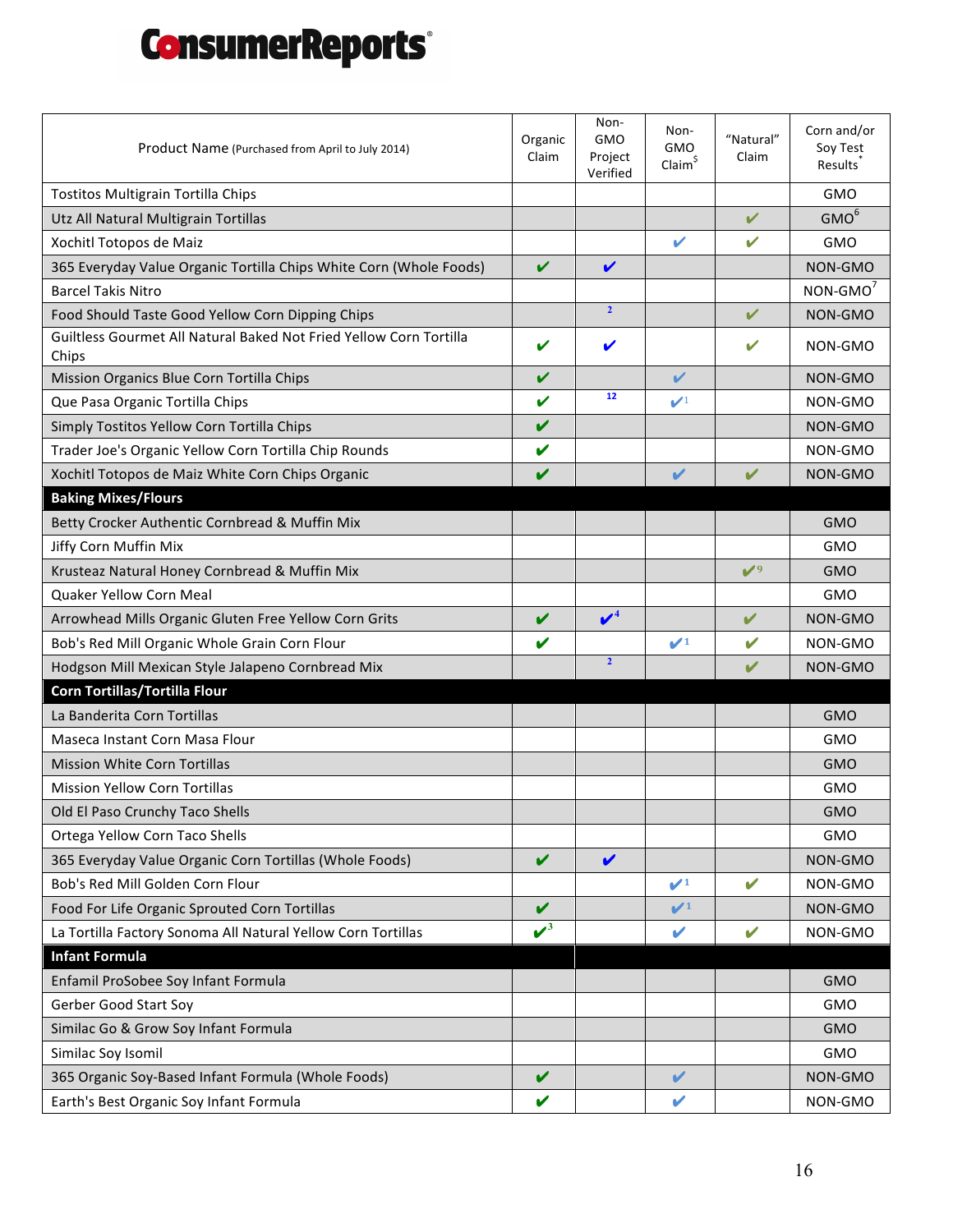| Product Name (Purchased from April to July 2014)                                                                                                                                                         | Organic<br>Claim     | Non-<br><b>GMO</b><br>Project<br>Verified | Non-<br><b>GMO</b><br>Claim <sup>§</sup> | "Natural"<br>Claim | Corn and/or<br>Soy Test<br>Results <sup>®</sup> |  |
|----------------------------------------------------------------------------------------------------------------------------------------------------------------------------------------------------------|----------------------|-------------------------------------------|------------------------------------------|--------------------|-------------------------------------------------|--|
| <b>Meat Substitutes</b>                                                                                                                                                                                  |                      |                                           |                                          |                    |                                                 |  |
| Boca Original Vegan Veggie Burgers                                                                                                                                                                       |                      |                                           |                                          |                    | <b>GMO</b>                                      |  |
| MorningStar Farms Grillers California Turk'y Burger                                                                                                                                                      |                      |                                           |                                          |                    | <b>GMO</b>                                      |  |
| MorningStar Farms Chik'n Nuggets                                                                                                                                                                         |                      |                                           |                                          |                    | <b>GMO</b>                                      |  |
| Amy's All American Veggie Burger                                                                                                                                                                         | $\boldsymbol{v}^3$   |                                           | V                                        |                    | NON-GMO                                         |  |
| <b>Bob's Red Mill TVP</b>                                                                                                                                                                                |                      |                                           | $\mathcal{V}^1$                          | V                  | NON-GMO                                         |  |
| Boca All American Classic Veggie Burgers                                                                                                                                                                 |                      |                                           | V                                        |                    | NON-GMO                                         |  |
| Primal Strips Soy Meatless Vegan Jerky Texas BBQ                                                                                                                                                         |                      |                                           | V                                        |                    | <b>NON-GMO</b>                                  |  |
| Wildwood SproutTofu Meatless Meatballs Original                                                                                                                                                          |                      | V                                         |                                          | $\mathbf v$        | NON-GMO                                         |  |
| Soy "Dairy"                                                                                                                                                                                              |                      |                                           |                                          |                    |                                                 |  |
| Pacific All Natural Ultra Soy Original Non-Dairy Beverage                                                                                                                                                | $\boldsymbol{\nu}^8$ |                                           | $\mathcal{V}^1$                          | V                  | NON-GMO                                         |  |
| Silk Original Soymilk                                                                                                                                                                                    |                      | V                                         |                                          |                    | NON-GMO                                         |  |
| Soy Dream Butter Pecan Non-Dairy Frozen Dessert                                                                                                                                                          | $\boldsymbol{v}^3$   | $\mathbf{v}^4$                            |                                          | V                  | NON-GMO                                         |  |
| Soy Dream Enriched Soymilk Original                                                                                                                                                                      | V                    |                                           |                                          |                    | NON-GMO                                         |  |
| Soy Dream Vanilla Frozen Dessert                                                                                                                                                                         | $\boldsymbol{v}^3$   | $\boldsymbol{V}^4$                        |                                          | V                  | NON-GMO                                         |  |
| Soy Slender Soymilk Vanilla                                                                                                                                                                              | $\boldsymbol{v}^8$   | $\boldsymbol{v}^4$                        |                                          |                    | NON-GMO                                         |  |
| Tofutti Better Than Cream Cheese Plain                                                                                                                                                                   |                      |                                           | $\mathcal{V}^1$                          |                    | <b>NON-GMO</b>                                  |  |
| Tofutti Cuties Vanilla Frozen Dessert                                                                                                                                                                    |                      |                                           | $\mathcal{V}^5$                          |                    | NON-GMO                                         |  |
| Trader Joe's Soy Slices Cheese Alternative Cheddar Flavor                                                                                                                                                | V                    |                                           |                                          |                    | NON-GMO                                         |  |
| <b>Tofu/Tempeh</b>                                                                                                                                                                                       |                      |                                           |                                          |                    |                                                 |  |
| Lightlife Organic Tempeh Original                                                                                                                                                                        | V                    | V                                         |                                          |                    | <b>NON-GMO</b>                                  |  |
| Nasoya Organic Extra Firm Tofu                                                                                                                                                                           | V                    | V                                         |                                          |                    | NON-GMO                                         |  |
| Nasoya Light Silken Tofu                                                                                                                                                                                 | $\mathcal{V}^3$      | 12                                        | $\boldsymbol{\mathscr{C}}$               |                    | NON-GMO                                         |  |
| Soga All Natural Extra Firm Tofu                                                                                                                                                                         |                      | $\boldsymbol{\mathscr{V}}^{4}$            |                                          | V                  | NON-GMO                                         |  |
| Soyboy Organic Smoked Tofu                                                                                                                                                                               | V                    | V                                         |                                          |                    | NON-GMO                                         |  |
| Wildwood Organic SprouTofu                                                                                                                                                                               |                      | $\boldsymbol{\nu}^4$                      |                                          | $\mathbf{v}$       | NON-GMO                                         |  |
| The product was considered to be "Non-GMO" if test results show that the corn/soy DNA is not more than 0.9% GMO. The<br>product was considered to be "GMO" if the corn/soy DNA is greater than 0.9% GMO. |                      |                                           |                                          |                    |                                                 |  |

SNon-GMO Claims made by company other than Non-GMO Project Verified claim

 $^1$  Claim not present on package tested, but claimed on company website

2 Claim not present on the package tested, but manufacturer confirmed that product was in the process of getting Non-GMO Project verified<br> $3$  Product has claim that it is made with organic ingredients ( $\geq$ 70% organic)

 $^4$  Claim not present on package tested, but listed on Non-GMO Project Verified website at time of testing  $^5$  Claim on ingredient list of some packages and on company website.

 $^6$  Six packages with different expiration dates were tested (lots) were tested. 4 Lots contained GMO corn and 2 lots contained Non-GMO corn.

 $\sigma$  Company stated that they do not try to source Non-GMO Corn<br><sup>8</sup> Product contained organic corn or soy beans in the ingredient list<br><sup>9</sup> While the product we tested had a natural claim on the package, as of publication been removed

<sup>10</sup> While in our tests, the packages of Pirate's Booty we tested were not Non-GMO, after our testing was completed, we learned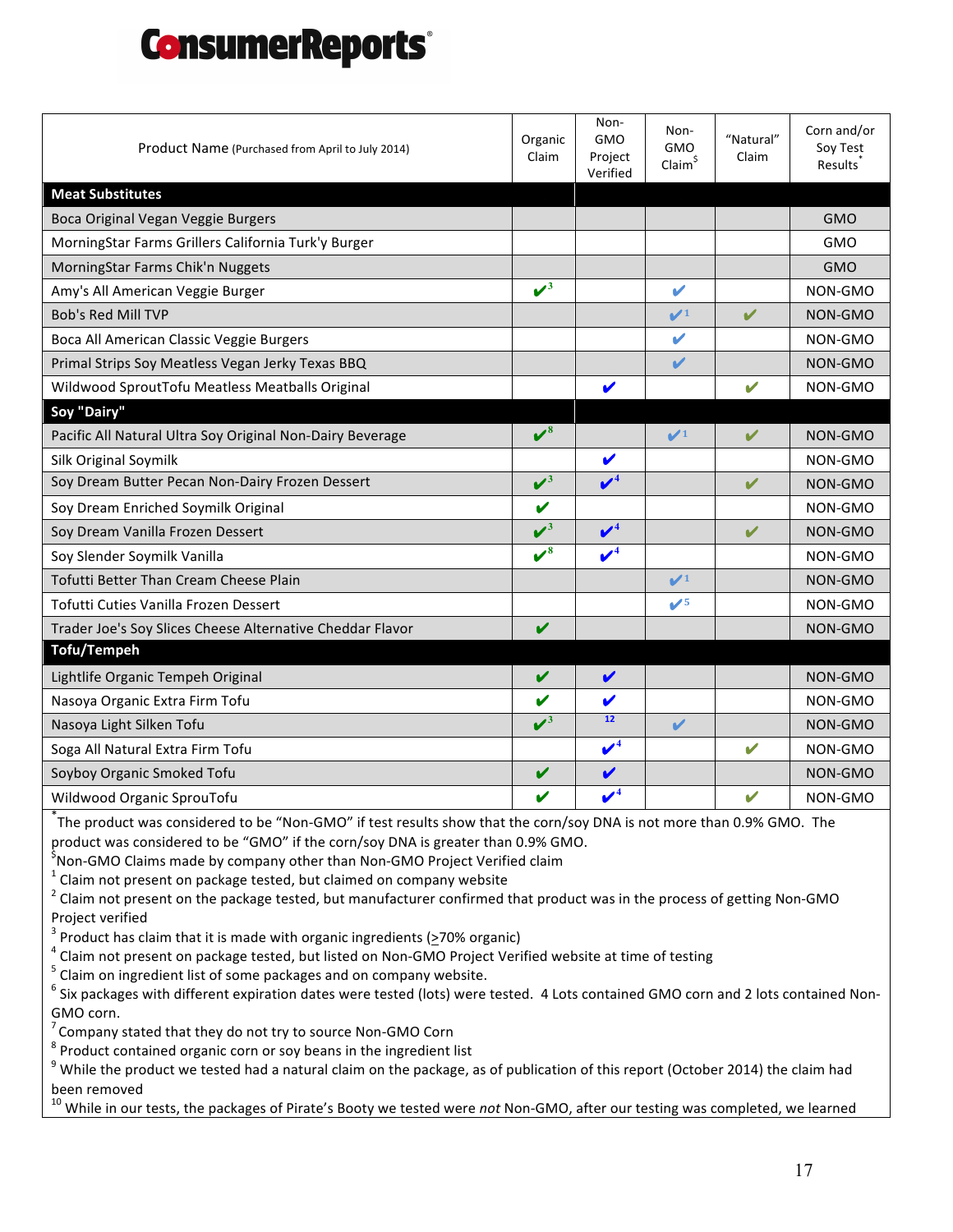

| Product Name (Purchased from April to July 2014)                                                                                                                                                                     | Organic<br>Claim | Non-<br><b>GMO</b><br>Project<br>Verified | Non-<br><b>GMO</b><br>Claim <sup>5</sup> | "Natural"<br>Claim | Corn and/or<br>Soy Test<br>Results <sup>1</sup> |  |
|----------------------------------------------------------------------------------------------------------------------------------------------------------------------------------------------------------------------|------------------|-------------------------------------------|------------------------------------------|--------------------|-------------------------------------------------|--|
| that there is now a line of Pirate's Booty that is Non-GMO Project Verified as well as a line that isn't.<br><sup>11</sup> At the time of publication product was in the process of getting Non-GMO Project Verified |                  |                                           |                                          |                    |                                                 |  |
| <sup>12</sup> At the time of publication product had become Non-GMO Project Verified                                                                                                                                 |                  |                                           |                                          |                    |                                                 |  |
| # Product did not make a natural claim, but product name implies natural                                                                                                                                             |                  |                                           |                                          |                    |                                                 |  |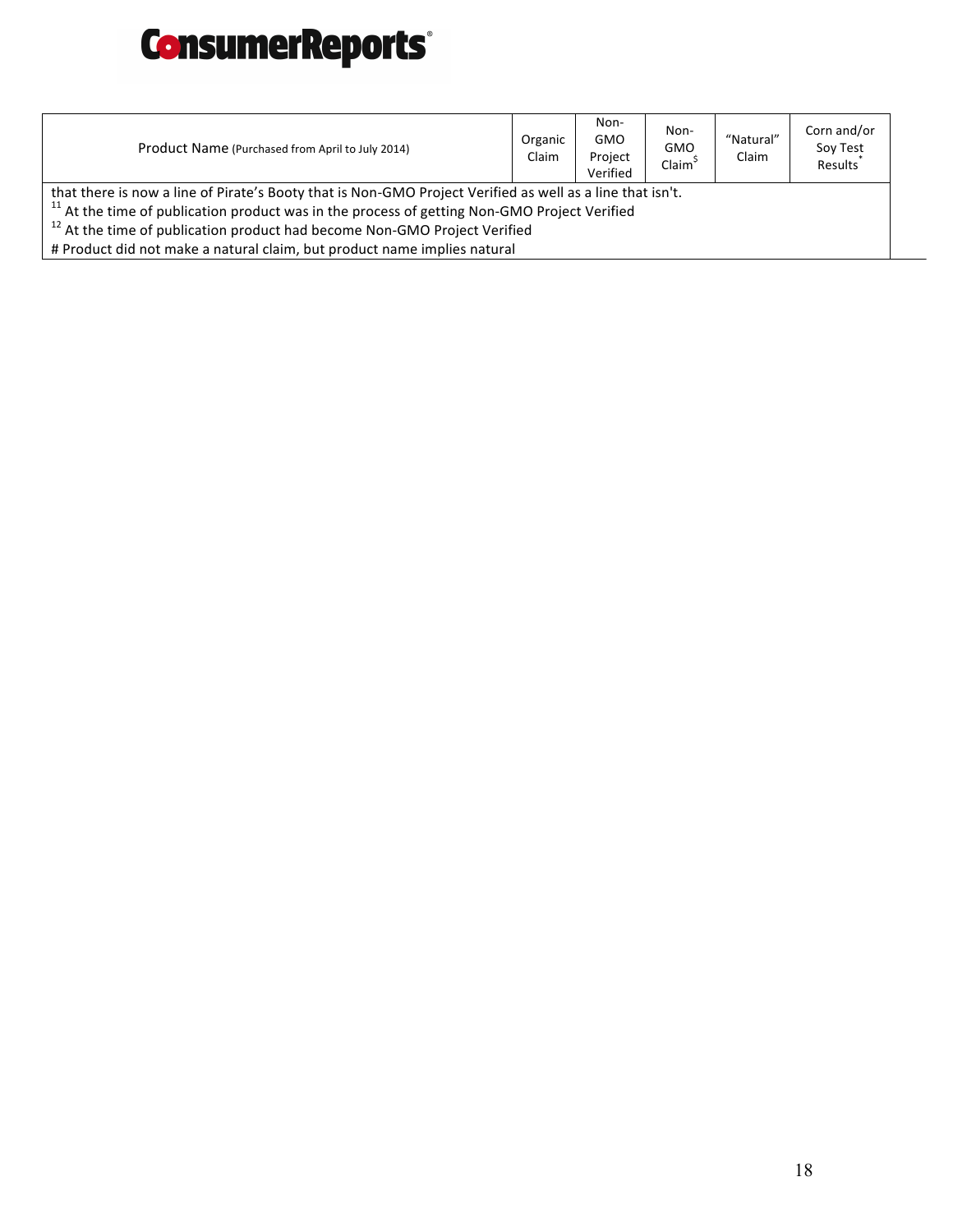

# **Conclusions**

Almost all of the processed foods that we tested (that contained corn or soy on the ingredients list) and that were not specifically labeled as Organic or Non-GMO contained substantial proportions of GE corn or soy. On average the majority of the corn or soy ingredients were GMO in these products. These GMO containing products included widely eaten breakfast cereals, snack foods like chips and bars, and meat substitute products. It is important to note that between testing and publishing of this report, that there were manufacturers who were obtained or obtained Non-GMO Project Verfied certification. This demonstrates an actively changing market that seems to be responding to consumer demand.

Four soy-based infant formulas we tested, Enfamil Prosobee, Gerber Good Start, Similac Go and Grow, and Similac Soy Isomil all contained significant GMO content.

We found that products with an organic or Non-GMO Project Verified claim, all had a very low (or undetectable) level of GE DNA. All contained no more than 0.9% GMO corn or soy. In addition virtually all but one (Xochitl Corn Chips) of the products tested that made a Non-GMO claim, but did not have a Non-GMO Project verified seal, also met the criteria to be considered Non-GMO.

All the foods that had a natural label, but were not specifically labeled Organic or Non-GMO were essentially the same as completely unlabeled foods in term of GMO content. This claim is misleading to consumers who, based on a recent consumer reports survey, expect natural products to not contain GMO ingredients. Consumers should avoid foods with this meaningless claim and Consumer Reports is asking the FDA to ban the use of this term on processed foods.

### **Additional Advice for Consumers**

- There are a variety of reasons why consumers may care whether their food contains GMO ingredients. Consumer Reports believes all GE products should be put through mandatory safety assessments similar to that required for food additives before being put on the market, as in done in other developed countries. Since that isn't required here, even though there is no definitive evidence that products currently on the market are harmful to human health and there is evidence to suggest that further safety studies are needed-- consumers have a right to know about these products in order to make informed purchasing decisions. Consumers may also be concerned about the environmental and social implications of these crops. We are thus providing information on the meaning of the labels consumers see in the grocery stores (see table above).
- Consumers looking to avoid GMO's should look for products with an Organic label or Non-GMO Project Verified seal. Our tests found that almost all products that were labeled Organic or that made a Non-GMO claim contained little or no GMO corn or GMO soy (0.9% or less). However there was one exception.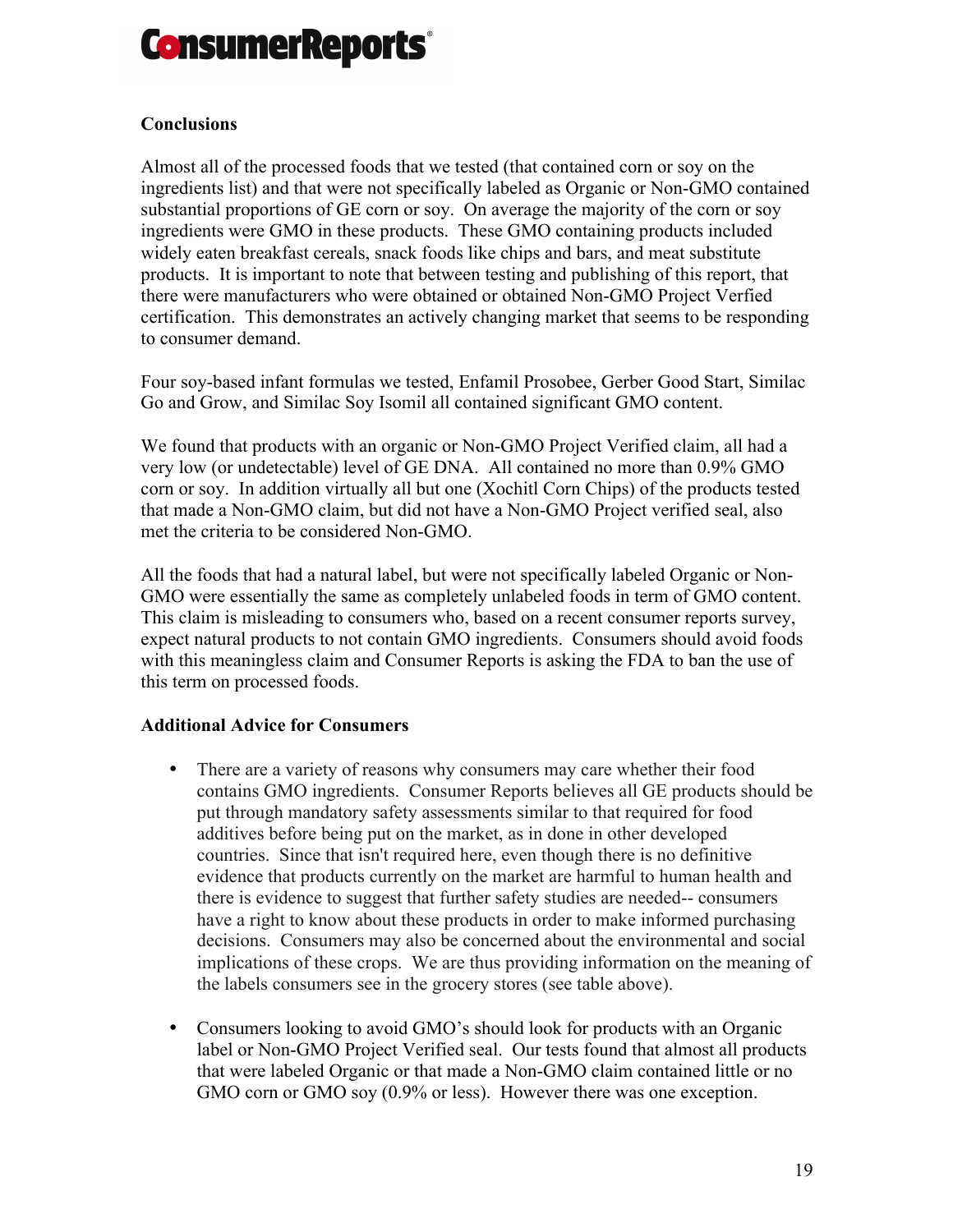Xochitl Corn Chips made a general, uncertified claim that they were No-GMO on the package, but in fact in the samples were tested we found substantial levels of GMO corn. A Non-GMO Project Verified label is the most reliable "Non-GMO" claim, because compliance is evaluated by an independent third party and verified by testing.

• Consumers looking to avoid GMO ingredients should not buy products that contain a Natural label but lack an Organic label or Non-GMO Project seal. Almost all the "natural" products that we tested contained a significant percentage of GMOs. These products were in fact not much different in terms of GMO content from products that made no label claims.

# **What the FDA Should Do**

- The FDA should prohibit the natural label on processed food products that contain genetically engineered ingredients, because this label does not meet consumer expectations and is misleading. According to a recent nationally representative phone survey conducted by the Consumer Reports National Research Center, 64% of American adults believe that a natural label indicates a processed food product contains No-GMOs. In our study all the products with this label alone were likely to contain GMO corn or soy.
- FDA should require labeling that indicates that a product contains GMO ingredients.
- FDA should require GMO ingredients to go through a mandatory safety review process similar to the approval process for food additives, before they can go on the market.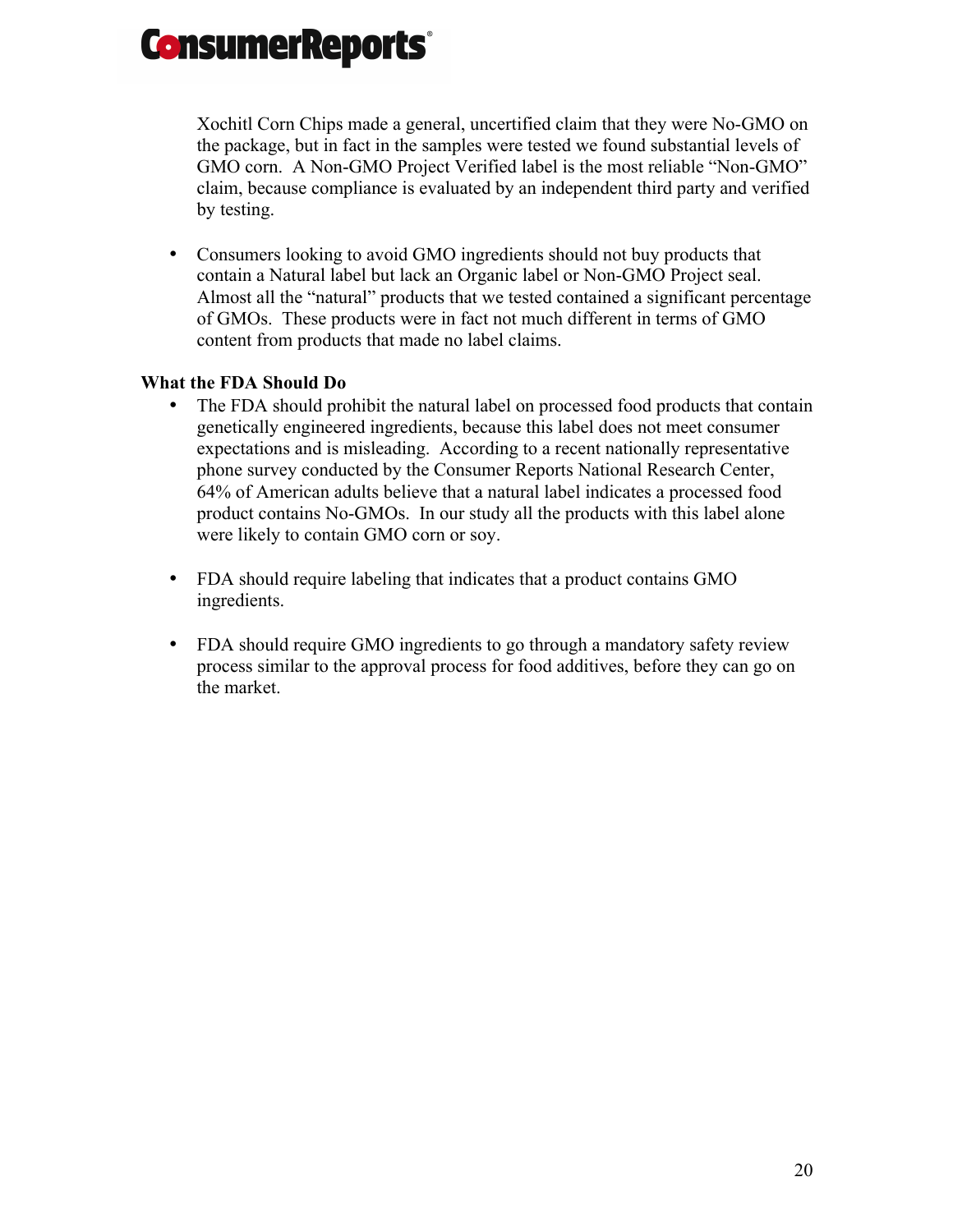# References:

- 1. WHO 2014. 20 Questions on Genetically Modified Foods. P.1 http://www.who.int/foodsafety/publications/biotech/20questions/en/
- 2. Syngenta 2014. Bt Corn. P.1 **http://www.syngenta.com/global/corporate/en/products-and-innovation/researchand-development/biotechnology/Pages/biotechnology-bt-corn.aspx**
- 3. Federal Register Vol 66 No 12 January 18, 2001 Proposed Rules. Department of Health and Human Services. Food and Drug Administration. 21 CFR Parts 192 and 592. Premarket Notice Concerning Bioengineered Foods. P.6 Column 1.
- 4. GMO Compass 2014 Definition of Event. http://www.gmo-compass.org/eng/glossary/163.event.html
- 5. USDA ERS 2014. Genetically Engineered Crops in the US. Economic Research Service Report Number 162. P. 1 http://www.ers.usda.gov/ersDownloadHandler.ashx?file=/media/1282246/err162.pdf
- 5b. USDA ERS 2014. Genetically Engineered Crops in the US. Economic Research Service Report Number 162. P. 4
- http://www.ers.usda.gov/ersDownloadHandler.ashx?file=/media/1282246/err162.pdf 5c. USDA ERS 2014. Genetically Engineered Crops in the US. Economic Research Service Report Number 162. P. 9-10
- http://www.ers.usda.gov/ersDownloadHandler.ashx?file=/media/1282246/err162.pdf 6. Benbrook 2012. Impacts of genetically engineered crops on pesticide use in the U.S. –
- the first sixteen years. Environmental Sciences Europe 24:24. P. 2
- 6b. Benbrook 2012. Impacts of genetically engineered crops on pesticide use in the U.S. the first sixteen years. Environmental Sciences Europe 24:24. P. 1
- 7. USDA 2014. Genetically engineered varieties of corn, upland cotton, and soybeans, by State and for the United States, 2000-14: http://www.ers.usda.gov/dataproducts/adoption-of-genetically-engineered-crops-in-the-us.aspx#.U7MZKpRdUzo
- 8. GMO Compass 2013. USA Cultivation of GM Plants. P.2 http://www.gmocompass.org/eng/agri\_biotechnology/gmo\_planting/506.usa\_cultivation\_gm\_plants\_2013 .html
- 9. EPA 2014. EPA's Regulation of Biotechnology for Use in Pest Management. P. 4 http://www.epa.gov/oppbppd1/biopesticides/reg\_of\_biotech/eparegofbiotech.htm
- 9b. EPA 2014. EPA's Regulation of Biotechnology for Use in Pest Management. P. 2 http://www.epa.gov/oppbppd1/biopesticides/reg\_of\_biotech/eparegofbiotech.htm
- 10. FDA 2014. FDA's Role in Regulating Safety of GE Foods. P.2 http://www.fda.gov/forconsumers/consumerupdates/ucm352067.htm
- 11. Regulation (Ec) No 1829/2003 Of The European Parliament And Of The Council of 22 September 2003 on genetically modified food and feed. P. 1
- 12. Food Standards Agency of Austria 2014. Safety. P. 1 http://www.foodstandards.gov.au/consumer/gmfood/safety/Pages/default.aspx
- 13. Japanese Ministry of Health, Labour and Welfare 2014. Foods Produced by Recombinants DNA Techniques. P. 1 http://www.mhlw.go.jp/english/topics/foodsafety/dna/
- 14. Gov.cn 2014. Regulations on Administration of Agricultural Genetically Modified Organism Safety. P. 2 http://english.gov.cn/laws/2005-08/24/content\_25837.htm
- 15. Center for Food Safety 2014. Genetic Engineered Food Labeling Laws. http://www.centerforfoodsafety.org/ge-map/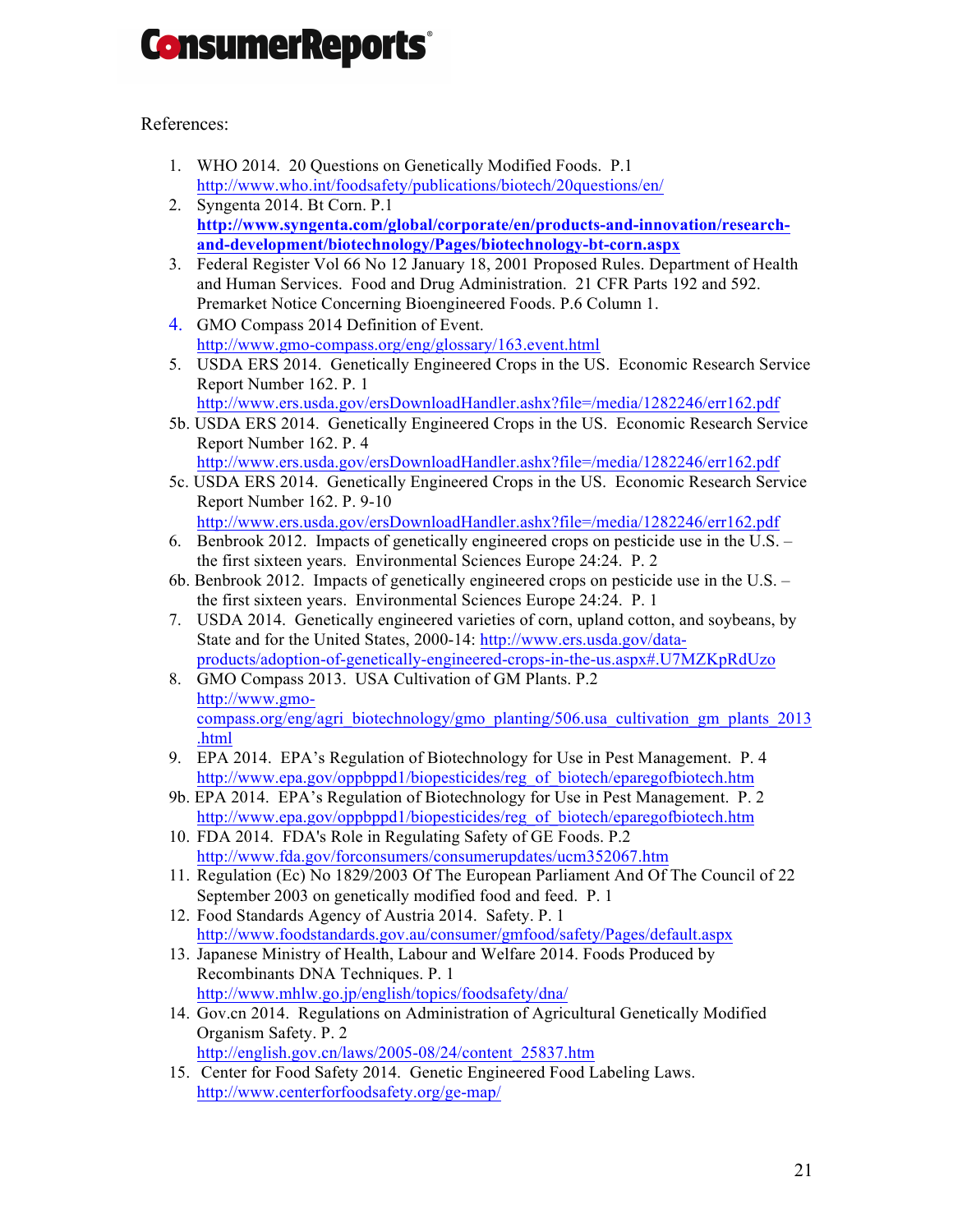- 16. FDA 2014. Biotechnology Consultation from GE Plant Varieties http://www.accessdata.fda.gov/scripts/fdcc/index.cfm?set=Biocon&sort=FDA\_Letter\_Dt &order=DESC&showAll=true&type=basic&search=
- 17. Nordlee JA et al. 1996. Identification of a brazil-nut allergen in transgenic soybeans. *New England Journal of Medicine*, 334: P. 688. At: http://www.nejm.org/doi/pdf/10.1056/NEJM199603143341103
- 18. CAC/GL 44, 2003 http://www.codexalimentarius.org/standards/list-of-standards/
- 19. CAC/GL 45, 2003 http://www.codexalimentarius.org/standards/list-of-standards/
- 20. CAC/GL 46, 2003 http://www.codexalimentarius.org/standards/list-of-standards/
- 21. CAC/GL 68, 2008 http://www.codexalimentarius.org/standards/list-of-standards/
- 22. Zolla, L., Rinalducci, S., Antonioli, P and P.G. Righetti. 2008. Proteomics as a complementary tool for identifying unintended side effects occurring in transgenic maize seeds as a result of genetic modifications. *Journal of Proteome Research,* 7: 1855
- 23. Finamore, A., Roselli, M., Britti, S., Monastra, G., Ambra, R., Turrini, A. and E. Mengheri. 2008. Intestinal and peripheral immune response to MON810 maize ingestion in weaning and old mice. *Journal of Agriculture and Food Chemistry*, 56: 11533
- 24. Séralini, G-E, Mesnage, R., Clair, E., Gress, S., de Vendômois, JS and D. Cellier. Genetically modified crops safety assessments: present limits and possible improvements. Environmental Sciences Europe, 23: 10.
- 25. Europabio.org 2014. FAQ. Do GM Crops help reduce pesticide and herbicide application. http://www.europabio.org/faq
- 26. Al-Khatib, K 2013. Managing glyphosate-resistant weeds in glyphosate resistant-crops. UC Agriculture and Natural Resources. ANR Publication 8494. P. 2 & 4 http://anrcatalog.ucdavis.edu/pdf/8494.pdf
- 27. Stratus Ag Research 2013. Glyphosate-resistant weeds intensifying. P. 2 http://stratusresearch.com/blog/glyphosate-resistant-weeds-intensifying
- 28. Mortensen, DA 2012. Navigating a critical juncture for sustainable weed management. Bioscience. 62(1):75-84 p. 1-2, 6
- 29. Pleasants, JM 2012. Milkweed loss in agricultural fields because of herbicide use: effect on the monarch butterfly population. Insect Conservation and Diversity. 6(2): 135-144 p.1
- 30. Flockhart, DTT 2014. Unravelling the annual cycle in a migratory animal: breedingseason habitat loss drives population declines of monarch butterflies. Journal of Animal Ecology.

http://onlinelibrary.wiley.com/doi/10.1111/1365-2656.12253/abstract

- 31. Marvier, M 2005. Can crop transgenes be kept on a leash? Front Ecol Environ. 3(2): 99- 106. P. 1-2
- 32. GMO Contamination Register 2014. http://www.gmcontaminationregister.org/
- 33. Food and Water Watch 2014. Organic Farmers Pay the Price for GMO Contamination. P. 2

http://documents.foodandwaterwatch.org/doc/GMO\_contamination.pdf#\_ga=1.16484470 .1967916802.1405005113

- 34. Sherman DG 2009. Failure to Yield. Union of Concerned Scientists. http://www.ucsusa.org/assets/documents/food and agriculture/failure-to-yield.pdf p. 9-10
- 35. United Nations World Food Programme. Hunger. http://www.wfp.org/hunger/causes